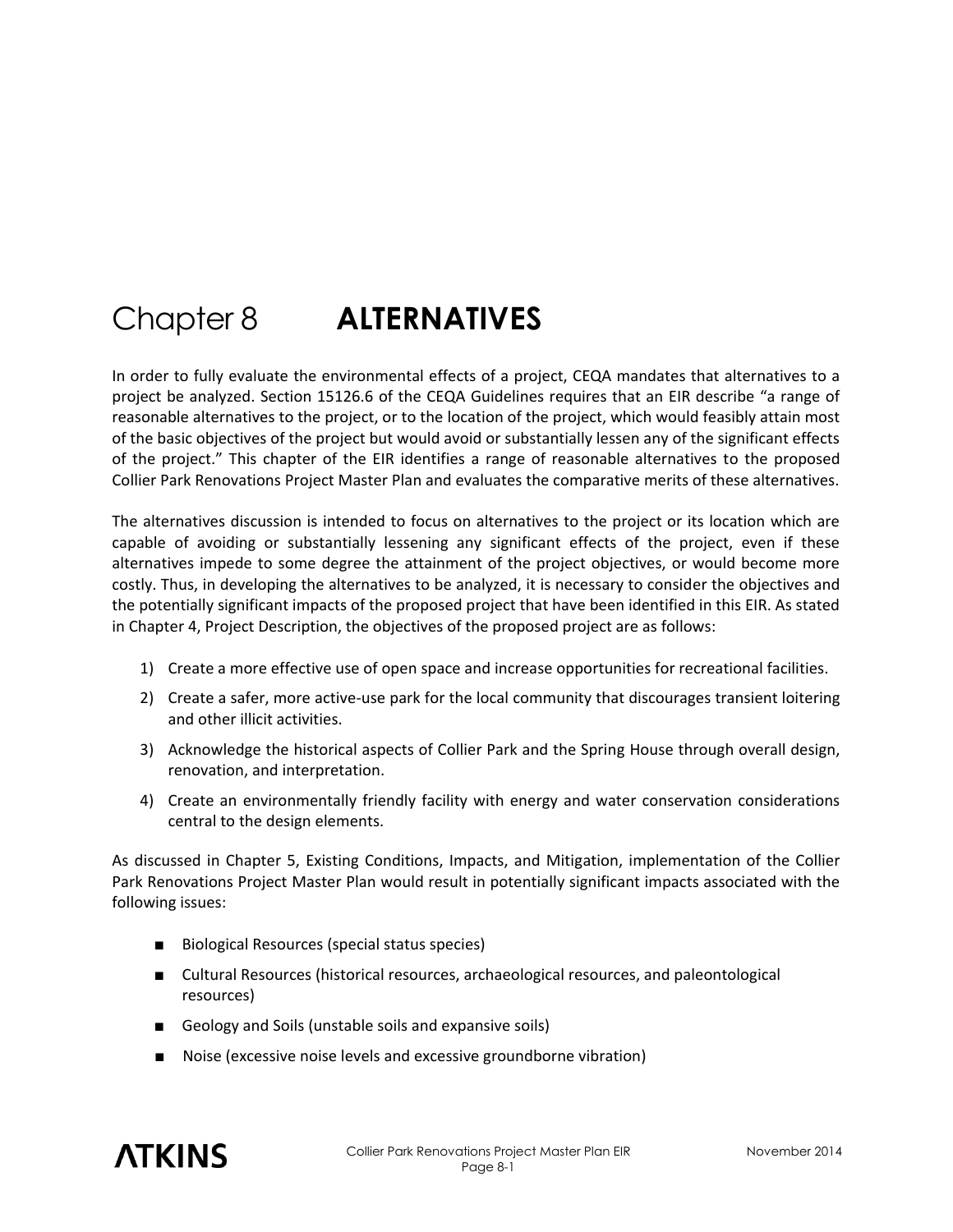The proposed project would not result in any significant and unavoidable environmental impacts. Mitigation measures have been identified that would reduce all potentially significant environmental impacts to below a level of significance.

Alternatives that were considered but rejected as infeasible during the scoping process are identified in Section 8.1 below. Four alternatives to the proposed project that would reduce or eliminate the potentially significant impacts resulting from the proposed project are analyzed in greater detail in Section 8.2 below. The alternatives to the proposed project include:

- No Project Alternative. Under this alternative, the proposed renovations to Collier Park would not be implemented.
- Spring House Rehabilitation Alternative. This alternative would rehabilitate the contributing features of the Collier Park historic district, including the drinking fountain, drainage channel, tennis court, and Spring House for use as indoor (enclosed) interpretive center. This alternative would implement the same improvements to the Panhandle, History Hill, and Collier Club House areas as are identified for the proposed project, except it would not for replacement the tennis courts and or remove the drainage channel; however, it would maintain, while maintaining historic old growth trees.
- Spring House Restoration Alternative. This alternative would restore the contributing features of the Collier Park historic district, including the Spring House, drinking fountain, drainage channel and tennis court. The Spring House would be restored to accurately depict the form, features, and character of the building as it appeared during the period of time in which it was used as a bottling works ("restoration period"). This alternative would implement the same improvements to the Panhandle and History Hill areas as are identified for the proposed project, except for it would not replacement of the tennis courts and or remove the drainage channel, and it would maintain the maintenance of historic old growth trees. Improvements to the Collier Club House area would not be implemented under this alternative.
- Reduced Development Alternative. This alternative would implement improvements to the Panhandle area and the Spring House (partial demolition/replacement with an outdoor interpretive center) similar to those identified for the proposed project. Improvements to the History Hill and Collier Club House areas would not be implemented under this alternative.
- -Spring House Deterioration Prevention Alternative. This alternative would mothball the Spring House to stabilize and protect the building from further deterioration while, in the long-term, research on grants and other funding opportunities would be pursued for restoration, rehabilitation or repurposing of the structure. This alternative would implement the same improvements to the Panhandle, History Hill, and Collier Club House areas as are identified for the proposed project.

The evaluation of each alternative includes a comparative assessment of its impacts related to the environmental topics addressed in Chapter 5, Existing Conditions, Impacts, and Mitigation, and a discussion of the alternatives' ability to meet the project objectives. A summary comparison of the potential impacts of the proposed project and the alternatives is presented in Table 8-1. A summary comparison of the consistency of the alternatives with the project objectives is presented in Table 8-2. As required under Section 15126.6(e)(2) of the CEQA Guidelines, the environmentally superior alternative is identified in Section 8.3 below.

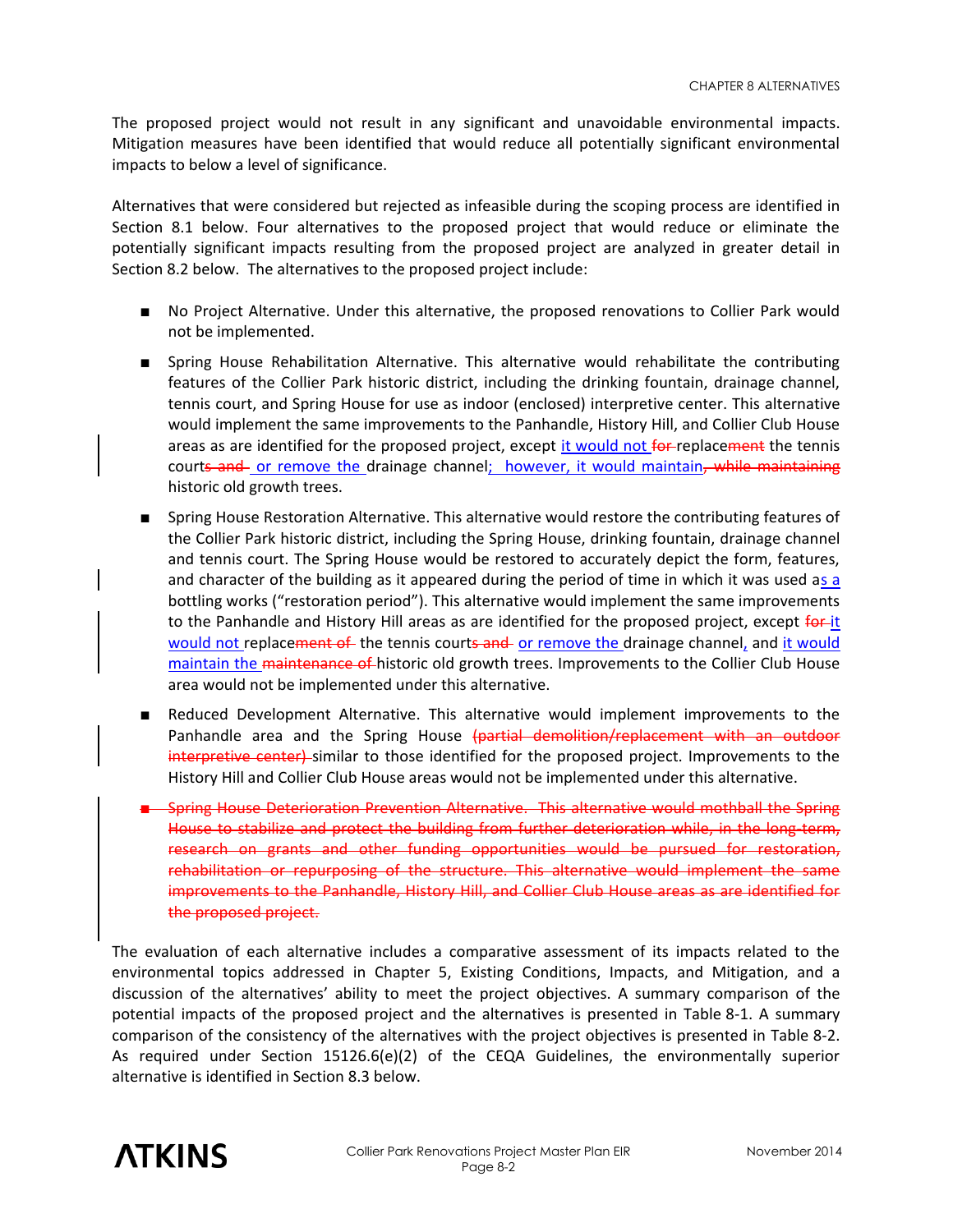## **8.1 Alternatives Considered but Rejected**

Based on the Review and Analysis of Development Alternatives document prepared by Keyser Marston Associates (2011), the following alternatives were initially considered as options for new facilities to be developed at Collier Park. However, none of these alternatives meet the requirement identified in Section 15126.6 of the CEQA Guidelines that an alternative to the project shall avoid or substantially lessen any of the significant effects of the project. In fact, some of these alternatives would increase impacts associated with traffic, noise, air quality and greenhouse gas emissions as compared to the proposed project. Because none of the following alternatives would reduce the potentially significant impacts identified for the proposed project, they were rejected from further study.

- Interpretive Center. Partial demolition and reconstruction of the Spring House for adaptive reuse as an outdoor interpretive center.
- Day Care Facilities. Develop day care facilities at Collier Park that would support the provision of daytime training, supervision, recreation, and medical services for children of preschool age, the disabled, or the elderly.
- Commercial Recreation. Develop commercial recreation facilities at Collier Park that would provide the public with an entertainment or recreation activity for a fee, such as exercise stations, picnic pavilions, or mini-golf.
- Wellness Center/Spa. Develop wellness center and/or spa facilities at Collier Park for a business offering health services for the body and mind, such as skin care, massage, fitness, personal training, and nutrition consulting.

## **8.2 Evaluation of Alternatives**

## **8.2.1 No Project Alternative**

Section 15126.6(e) of the CEQA Guidelines requires the No Project Alternative to be addressed in an EIR. Under the No Project Alternative, renovations to Collier Park would not be implemented. The existing facilities in the Panhandle area would continue to be used for recreational purposes. The Spring House would remain in its existing deteriorated condition and would continue to be closed to the public and unfit for occupancy. The eastern and northern portions of the park (History Hill and Collier Club House areas) would remain undeveloped.

### **8.2.1.1 Impact Analysis**

#### **Aesthetics**

The No Project Alternative would not result in any impacts related to scenic vistas, scenic resources within a state scenic highway, visual character, and new sources of light and glare because no changes would be made to the project site. The History Hill and Collier Club House areas of the park would continue to provide low quality views of disturbed vegetation, and no new light fixtures would be constructed under this alternative.

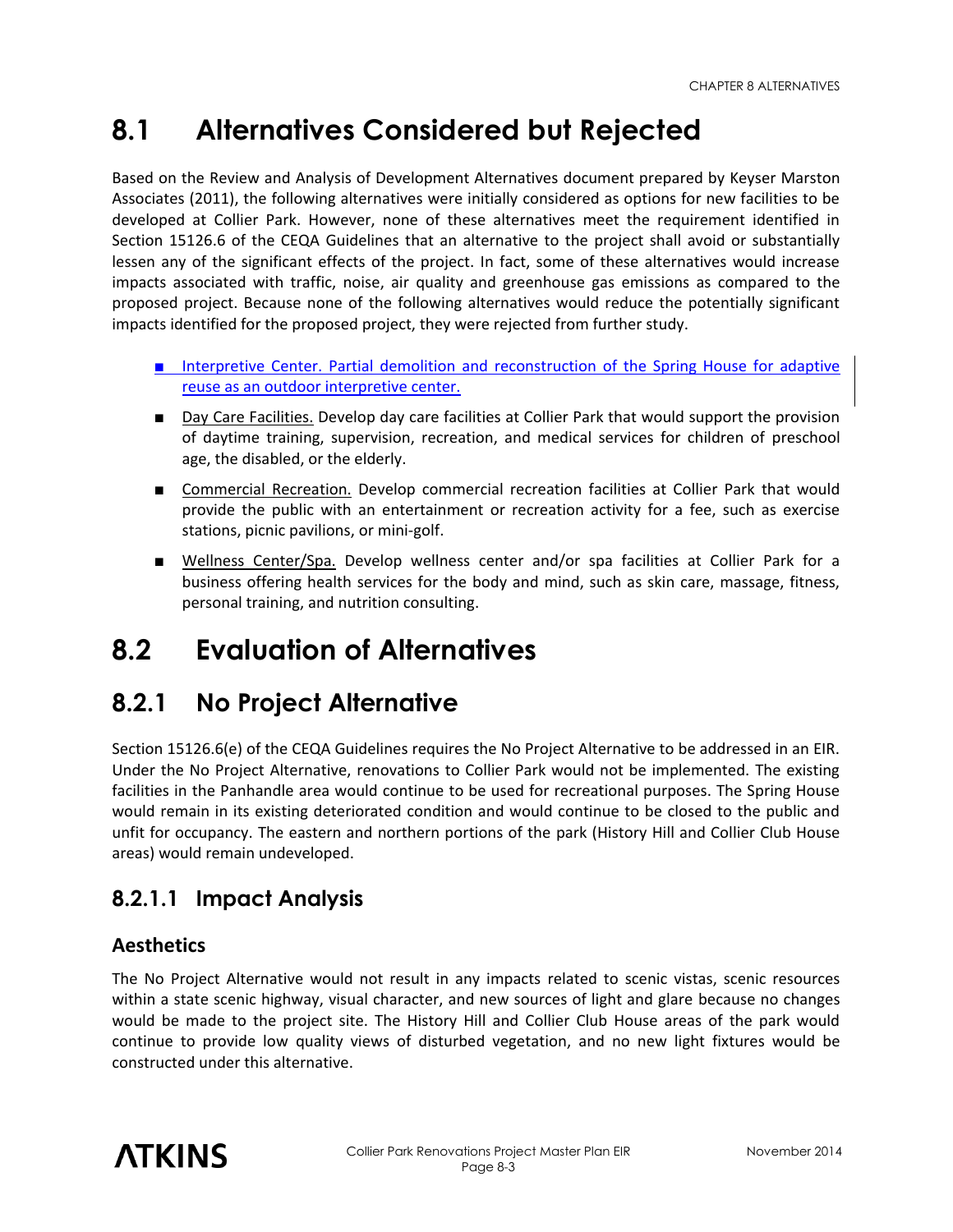### **Air Quality**

The No Project Alternative would result in reduced air pollutant emissions compared to the proposed project because no construction would be required and additional vehicle trips would not be generated. Similar to the proposed project, impacts related to applicable air quality plans, air quality standards, cumulatively considerable emissions, sensitive receptors, and objectionable odors would be less than significant under this alternative.

#### **Biological Resources**

The No Project Alternative would avoid the potentially significant impact to nesting birds that would occur under the proposed project because no construction would be required. No impact would occur and no mitigation would be required. Similar to the proposed project, no significant impacts would occur related to sensitive natural communities, jurisdictional waters and wetlands, wildlife corridors and nursery sites, biological resources protection policies or ordinances, or adopted habitat conservation plans.

#### **Cultural Resources**

The No Project Alternative would avoid the potentially significant impact to historical resources that would occur under the proposed project because no changes would be made to the park, including contributing elements to the NRHP and CRHR National Register-eligible Collier Park historic district such as park property including the Spring House, concrete-lined drainage channel, concrete rubble bridge and stairway, embossed 1925 sewer manhole, tennis court, reconstructed drinking fountain, or historic treeslandscaping. Additionally, the No Project Alternative would avoid the potentially significant impacts related to archaeological resources and paleontological resources because no ground-disturbing activities would occur. No impacts to cultural resources would occur and no mitigation would be required. The No Project Alternative would not have the potential to disturb any human remains because no construction would occur. Similar to the proposed project, impacts related to human remains would be less than significant.

#### **Geology and Soils**

The No Project Alternative would avoid the potentially significant impacts related to unstable and expansive soils that would occur under the proposed project because no grading or new development would occur. The less than significant impacts related to soil erosion and topsoil loss would also be reduced under this alternative because no construction would occur and no alterations to the existing drainage system would be made. However, no changes to the Spring House would be made under this alternative. The existing Spring House, which is structurally unstable due to damage and deterioration over time, could present a significant hazard during strong seismic ground shaking. Therefore, impacts related to seismic hazards would be increased under this alternative. Impacts would be significant and unavoidable without improvements to the existing Spring House.

#### **Greenhouse Gas Emissions**

The No Project Alternative would result in a reduced less than significant impact compared to the proposed project because no new greenhouse gas emissions (GHG) would result from this alternative. No construction would be required and no increase in vehicle trips would occur which would create

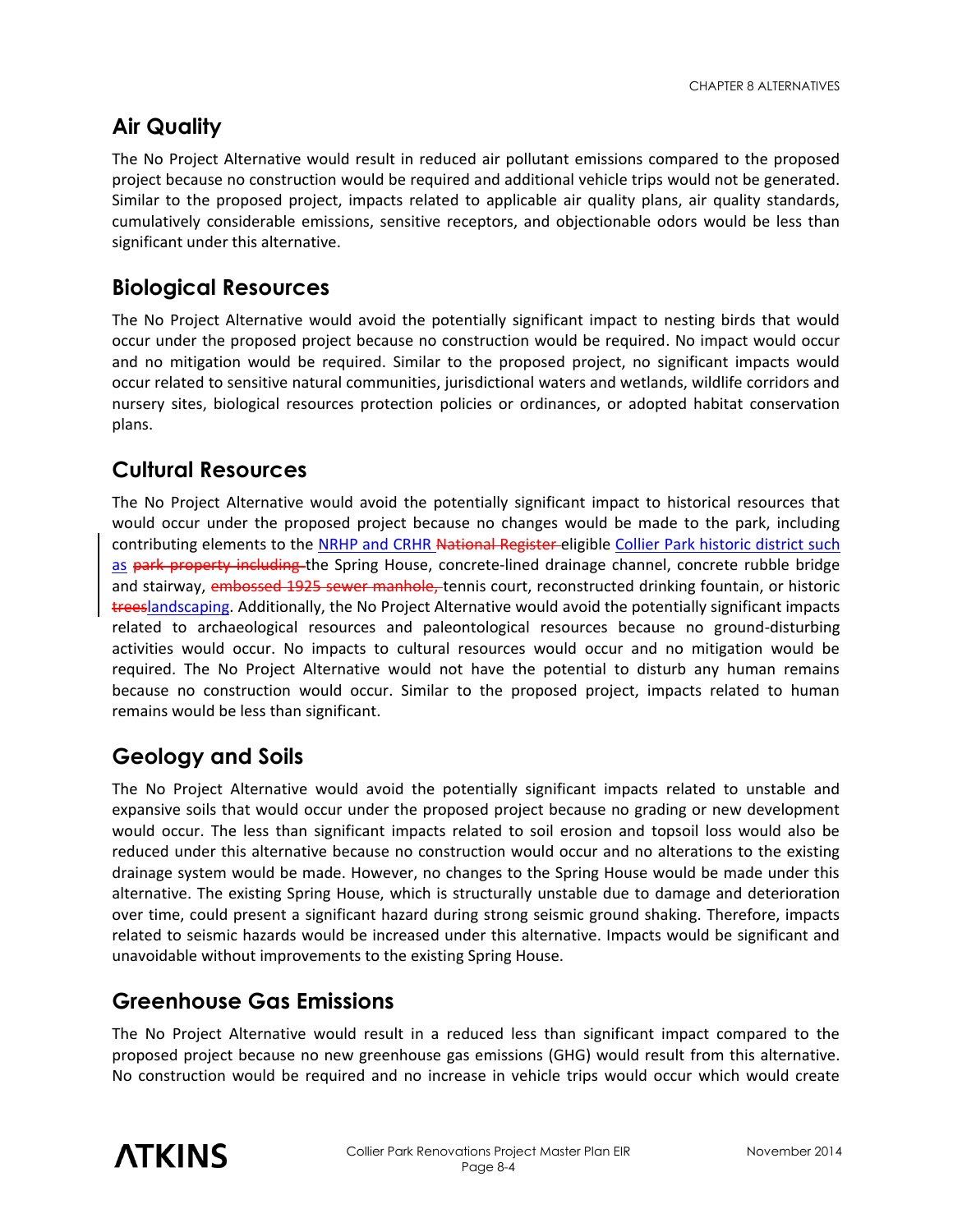additional GHGs. Therefore, no impacts related to GHG emissions or compliance with plans, policies, or regulations to reduce GHG emissions would occur.

#### **Hazards and Hazardous Materials**

As compared to the proposed project, the No Project Alternative would result in reduced less than significant impacts related to the use of hazardous materials and hazards to schools because no construction would be required, and no increase in operational use would occur. These types of activities typically require the use of standard construction and maintenance-related hazardous materials. Similar to the proposed project, impacts related hazardous materials sites, wildland fires, and airport safety hazards would be less than significant. Closure of Pasadena Avenue would not be required under this alternative; therefore, the less than significant impacts to emergency response and evacuation plans that would occur under the proposed project would be slightly reduced under this alternative.

#### **Hydrology and Water Quality**

The No Project Alternative would not result in any changes to the existing hydrology of the project site, or result in any construction or new operational activities that would generate a new source of water quality pollutants. No impact would occur. No mitigation would be required, similar to the proposed project. However, the existing drainage condition in the Pandhandle currently results in localized flooding, which would continue to occur under this alternative. Therefore, impacts related to flood hazards would be greater under this alternative as compared to the proposed project. Similar to the proposed project, no impacts would occur related to flood hazards, seiches, tsunamis, or mudflows.

#### **Noise**

The potentially significant excessive noise impact identified for the proposed project would be avoided under this alternative because the outdoor event area would not be constructed in the northern portion of the park under this alternative. Similar to the proposed project, this alternative would not result in a significant noise impact related to operation of HVAC equipment at the Collier Club House due to compliance with the City's Noise Ordinance. The potentially significant groundborne vibration impact associated with construction of the proposed project within 200 feet of vibration-sensitive dental offices would be avoided, and the less than significant construction noise impact identified for the proposed project would be reduced, because no construction would occur under this alternative. Less than significant permanent increases in noise levels as a result of traffic noise would be avoided because no increase in traffic would occur. Similar to the proposed project, impacts related to aircraft noise would be less than significant.

#### **Transportation and Traffic**

The No Project Alternative would not generate additional park visitors or result in any increase in vehicle trips; therefore, less than significant impacts to circulation system performance would be reduced as compared to the proposed project. Similar to the proposed project, this alternative would not result in a significant impact related to hazardous design features. In addition, the No Project Alternative would not implement alternative transportation facility improvements (pedestrian, bicycle and bus) to improve the existing pedestrian facilities in and around the project site that are considered deficient including sub-standard sidewalks, missing sidewalks, sub-standard and steep access ramps, and other substandard access issues. Therefore, impacts related to alternative transportation facilities would be

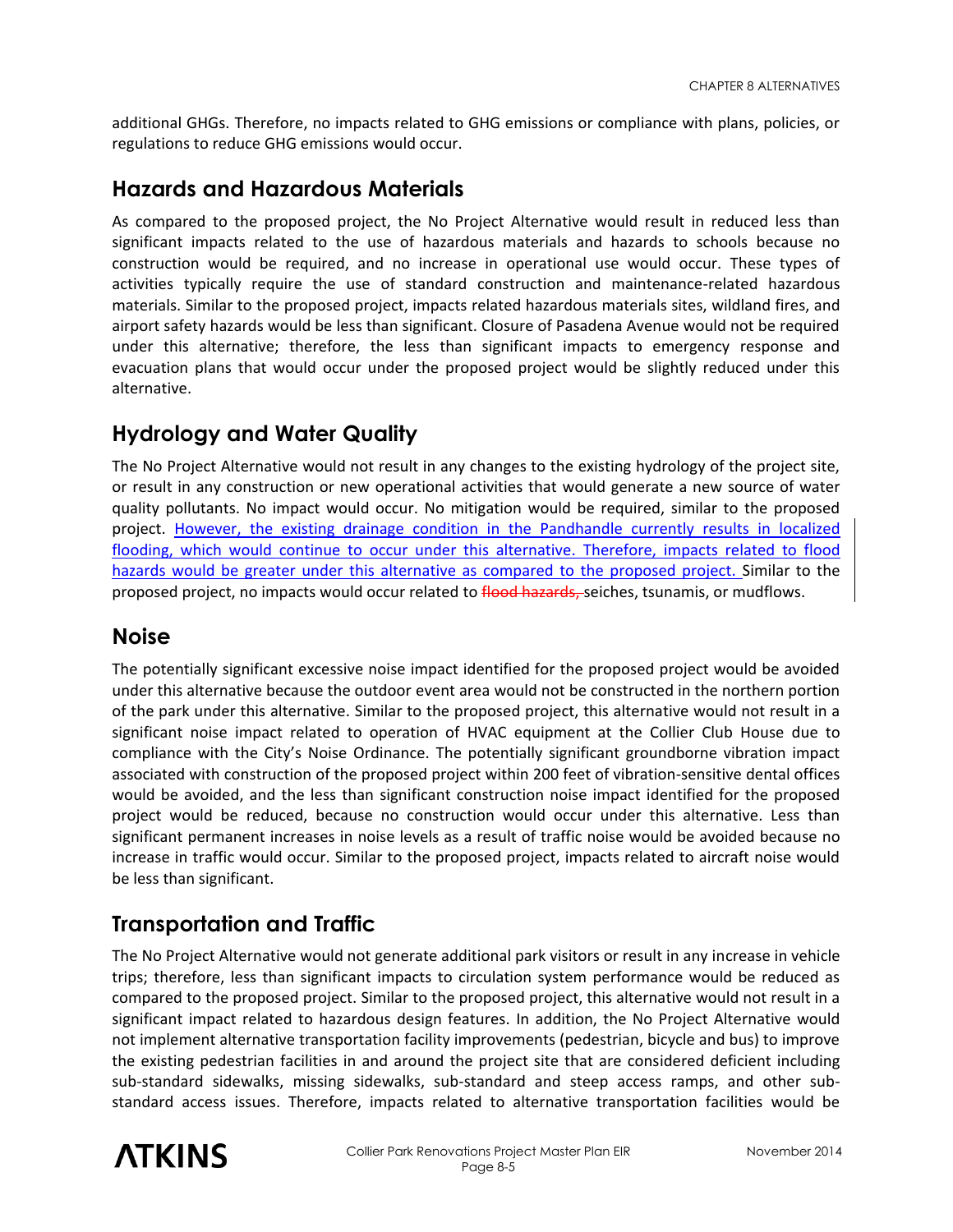greater under this alternative as compared to the proposed project. Impacts would be significant and unavoidable under this alternative unless pedestrian facility improvements would be implemented.

#### **8.2.1.2 Ability to Attain Project Objectives**

The No Project Alternative would not meet any of the four project objectives. The No Project Alternative would not meet Objective 1 because it would not create a more effective use of open space or increase recreational opportunities. It would not meet Objective 2 because it would not create a safer, more active-use park that discourages loitering and illicit activities. It would not meet Objective 3 because the Spring House would continue to deteriorate and be uninhabitable under this alternative. Finally, the No Project Alternative would not meet Objective 4 because it would not implement any improvements on the site to encourage energy and water conservation.

## **8.2.2 Spring House Rehabilitation Alternative**

The Spring House Rehabilitation Alternative would rehabilitate several elements in the Panhandle area and the existing Spring House structure to make possible an efficient contemporary use of the building through repair, alterations, and additions while preserving those structural features which convey its historical value. The Spring House, as a contributing element to the Collier Park historic district, would be rehabilitated for use as an indoor interpretive center. Other elements that contribute to the Collier Park historic district, including the concrete-lined drainage channel, concrete rubble bridge and stairway, embossed 1925 sewer manhole, tennis court, reconstructed drinking fountain, and historic trees, would remain in place and be rehabilitated similar to the Spring House. Therefore, this alternative would differ from the proposed project because the tennis court would not be demolished and relocated, the drainage channel would not be replaced with a bioswale, and old growth trees would not be removed throughout the park. The remaining Panhandle area renovations would occur as identified for the proposed project, including the new restroom facility and play areas. Rehabilitation of the Spring House structure and other contributing features to the Collier Park historic district would be performed in accordance with the Secretary of Interior's Standards for Rehabilitation, which are as follows:

- 1) A property will be used as it was historically or be given a new use that requires minimal change to its distinctive materials, features, spaces, and spatial relationships.
- 2) The historic character of a property will be retained and preserved. The removal of distinctive materials or alteration of features, spaces, and spatial relationships that characterize a property will be avoided.
- 3) Each property will be recognized as a physical record of its time, place, and use. Changes that create a false sense of historical development, such as adding conjectural features or elements from other historic properties, will not be undertaken.
- 4) Changes to a property that have acquired historic significance in their own right will be retained and preserved.
- 5) Distinctive materials, features, finishes, and construction techniques or examples of craftsmanship that characterize a property will be preserved.
- 6) Deteriorated historic features will be repaired rather than replaced. Where the severity of deterioration requires replacement of a distinctive feature, the new feature will match the old in

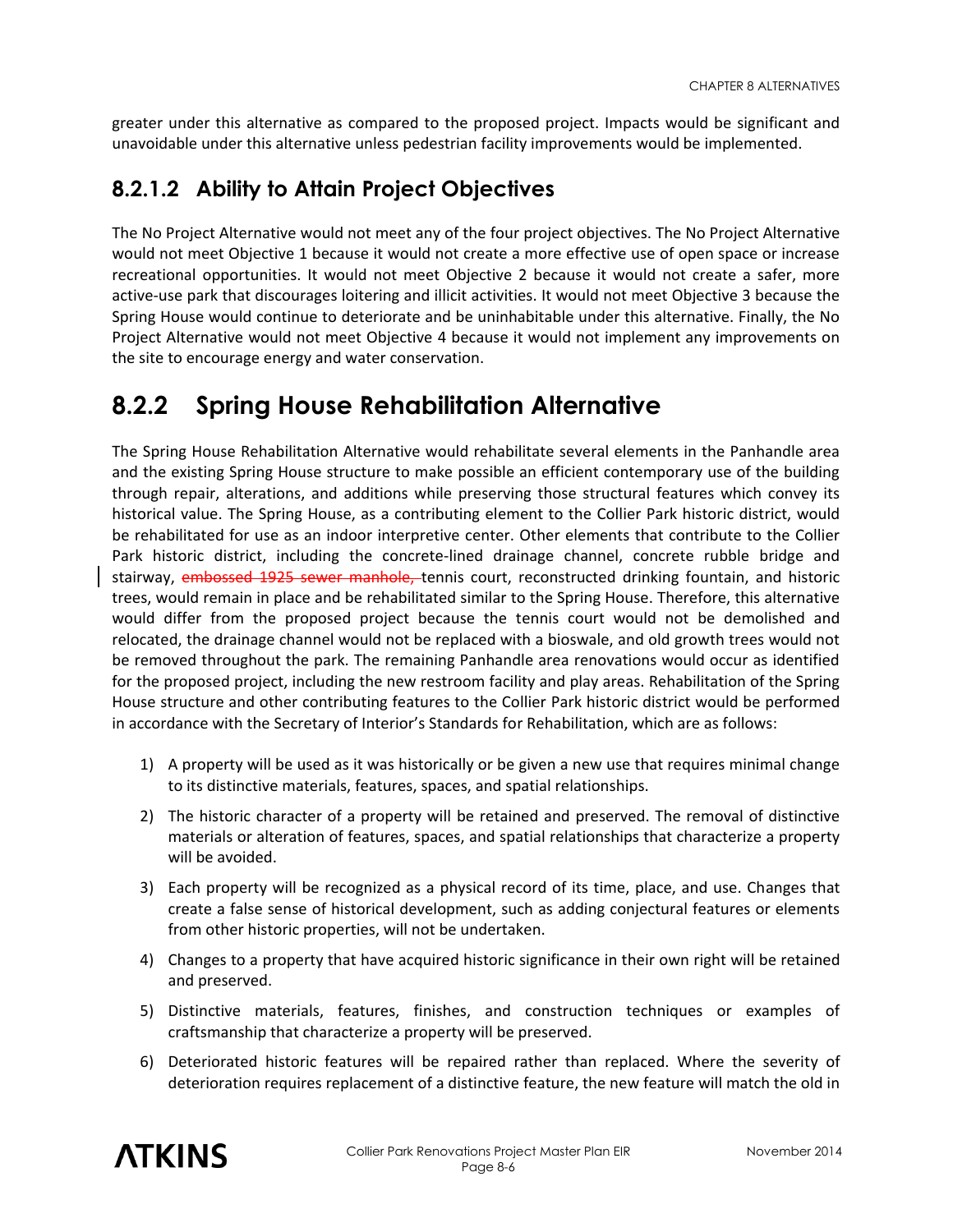design, color, texture, and, where possible, materials. Replacement of missing features will be substantiated by documentary and physical evidence.

- 7) Chemical or physical treatments, if appropriate, will be undertaken using the gentlest means possible. Treatments that cause damage to historic materials will not be used.
- 8) Archeological resources will be protected and preserved in place. If such resources must be disturbed, mitigation measures will be undertaken.
- 9) New additions, exterior alterations, or related new construction will not destroy historic materials, features, and spatial relationships that characterize the property. The new work shall be differentiated from the old and will be compatible with the historic materials, features, size, scale and proportion, and massing to protect the integrity of the property and its environment.
- 10) New additions and adjacent or related new construction will be undertaken in such a manner that, if removed in the future, the essential form and integrity of the historic property and its environment would be unimpaired.

The proposed renovations for the Collier Club House and History Hill areas would be implemented as identified for the proposed project, but would incorporate the historic old-growth trees on the project site, which would result in some design changes, such as realignment of walking paths.

#### **8.2.2.1 Impact Analysis**

#### **Aesthetics**

The Spring House Rehabilitation Alternative would result in similar aesthetic impacts compared to the proposed project because the same renovations would be made to the Panhandle, Collier Club House, and History Hill areas. Similar to the proposed project, this alternative would substantially change the character of some areas of the site from undeveloped to developed parkland. However, the alternative would improve the visual quality of the park which currently provides several low visual quality views of disturbed hillsides. Additionally, the Spring House Rehabilitation Alternative would be consistent with the Scenic Preservation Overlay Zone requirements that apply to the project site. Impacts related to scenic vistas, scenic resources within a state scenic highway, and visual character would be less than significant. This alternative would result in the same less than significant impact related to nighttime lighting as the proposed project because compliance with La Mesa Municipal Code Section 24.05.020.D.15 would prevent disturbances to surrounding residences from new light sources.

#### **Air Quality**

The Spring House Rehabilitation Alternative would result in slightly higher criteria air pollutant emissions compared to the proposed project due to the operation of the indoor interpretive center, which will require electricity. However, the minor increase in air emissions associated with this increase in energy use would not be expected to exceed emission thresholds. Similar construction activities would be required, and this alternative would generate a similar number of vehicle trips during operation because the same or similar park facilities would be provided, including the event areas. Therefore, criteria pollutant emissions would be less than significant and would not be cumulatively considerable. Similar to the proposed project, the Spring House Rehabilitation Alternative would not induce growth that would conflict with an air quality plan, expose sensitive receptors to substantial pollutant

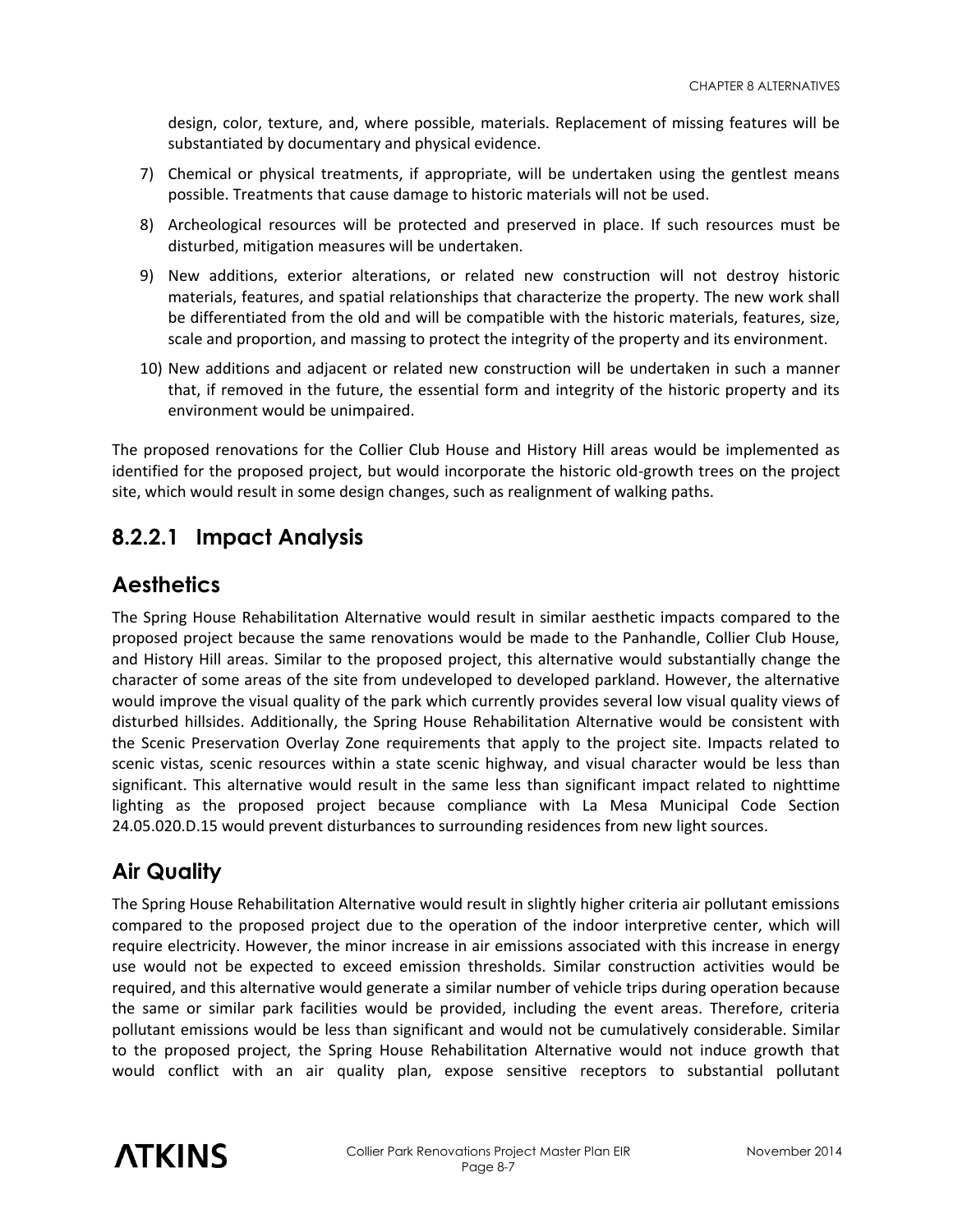concentrations, or generate objectionable odors. Impacts would be less than significant without mitigation.

#### **Biological Resources**

The Spring House Rehabilitation Alternative would result in the same potentially significant impact to nesting birds that would occur under the proposed project because construction would occur near trees, shrubs, and man-made structures (e.g., buildings) that provide suitable nesting habitat. Mitigation measures BIO-1 and BIO-2 would be required to reduce impacts to a less than significant level. Similar to the proposed project, no significant impacts would occur related to sensitive natural communities, jurisdictional waters and wetlands, wildlife corridors and nursery sites, biological resources protection policies or ordinances, or adopted habitat conservation plans.

### **Cultural Resources**

The Spring House Rehabilitation Alternative would reduce the potentially significant impact to historical resources that would occur under the proposed project because features contributing to the Collier Park historic district, including the Spring House, would be rehabilitated rather than demolished, removed or relocated. The Spring House structure would be rehabilitated in accordance with the Secretary of Interior's Standards for Rehabilitation<del>, which would reduce impacts to the structure itself to a less than</del> significant level. In addition, other contributing features of the Collier Park historic district including the concrete-lined drainage channel, concrete rubble bridge and stairway, embossed 1925 sewer manhole, tennis court, reconstructed drinking fountain, and historic trees throughout the park would be left in place and rehabilitated per the Secretary of Interior's Standards for Rehabilitation. Therefore, no significant impact would occur to the contributing elements of the NRHP and CRHR eligible Collier Park historic district National Register eligible park property and no mitigation would be required. The Spring House Rehabilitation Alternative would result in the same potentially significant impacts related to archaeological resources and paleontological resources as the proposed project because similar grounddisturbing activities would occur. Mitigation measures CUL-3 and CUL-4 would be required to reduce impacts to a less than significant level. Similar to the proposed project, impacts related to human remains would be less than significant with compliance with existing regulations.

#### **Geology and Soils**

This Spring House Rehabilitation Alternative would result in similar impacts related to seismic hazards because rehabilitation of the Spring House would include improvements to the building to meet structural requirements for seismic safety. Less than significant impacts related to soil erosion and top soil loss would be similar to the proposed project with implementation of dust control measures and best management practices (BMPs) during construction. Similar to the proposed project, the construction that would occur under this alternative would have the potential to result in significant impacts related to unstable soils and expansive soils. Mitigation measures GEO-1 and GEO-2 would be required to reduce impacts to a less than significant level.

#### **Greenhouse Gas Emissions**

The Spring House Rehabilitation Alternative would result in similar construction-related GHG emissions but slightly higher operational GHG emissions due to the operation of the indoor interpretive center, which will require electricity. However, the minor increase would not be expected to exceed emission thresholds. In addition, this alternative would generate similar vehicle trips as the proposed project.

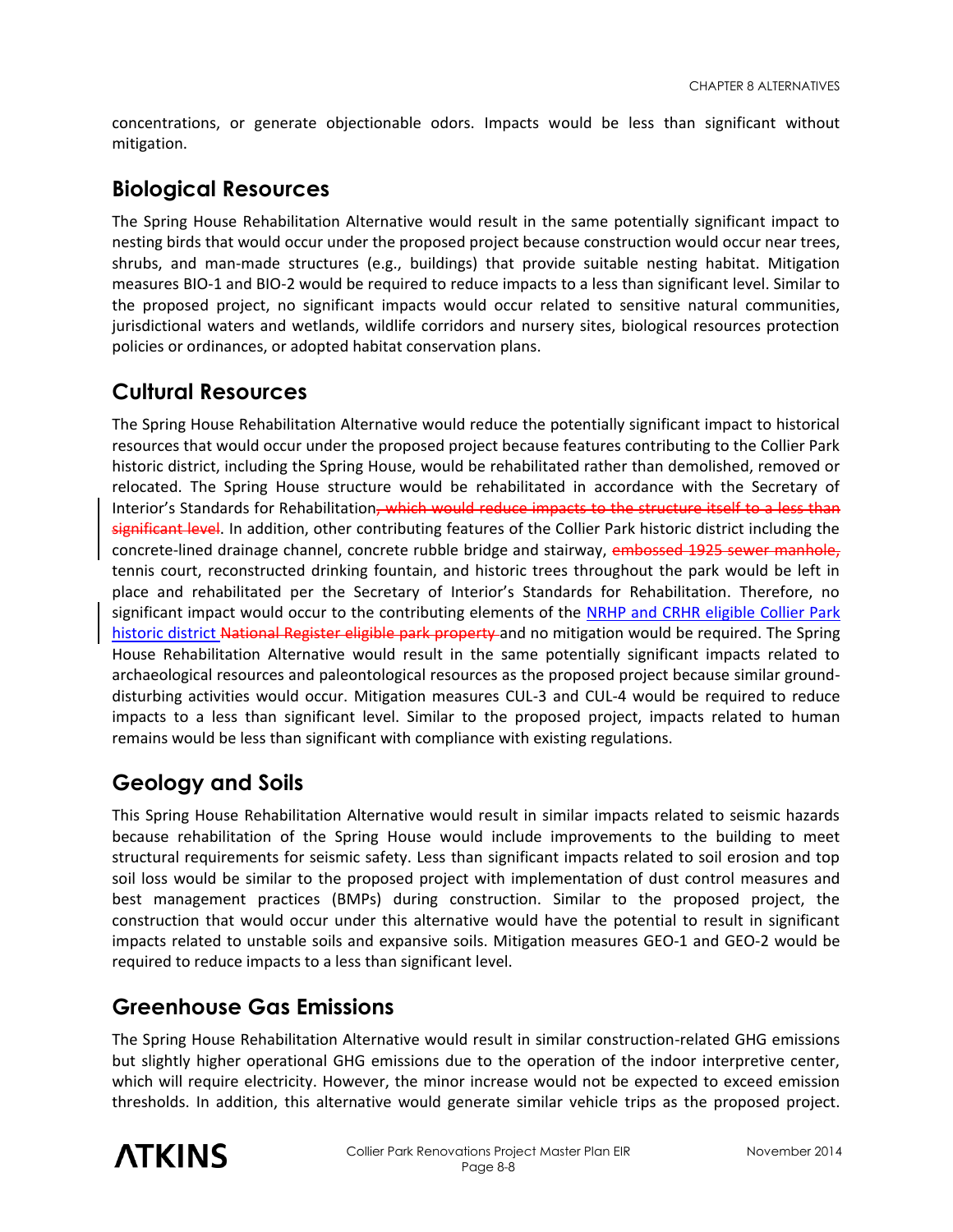Impacts related to GHG emissions and compliance with plans, policies, and regulations to reduce GHG emissions are anticipated to be less than significant, similar to the proposed project.

#### **Hazards and Hazardous Materials**

The Spring House Rehabilitation Alternative would result in similar less than significant impacts related to the use of hazardous materials and hazards to schools because similar types and quantities of hazardous materials would be used during construction and operational activities. Compliance with existing regulations would reduce impacts to a less than significant level. Similar to the proposed project, impacts related hazardous materials sites, wildland fires, and airport safety hazards would be less than significant. This alternative would require the temporary closure of Pasadena Avenue during construction and would result in a similar less than significant impact to emergency response and evacuation plans as identified for the proposed project.

#### **Hydrology and Water Quality**

Similar to the proposed project, the Spring House Rehabilitation Alternative would have the potential to generate pollutants during construction and operational activities; however, compliance with existing regulations would reduce impacts related to water quality standards to a less than significant level. The Spring House Rehabilitation Alternative would not include drainage system improvements such as the replacement of the existing concrete-lined channel with a bioswale and bioinfiltration basin. Therefore, the Spring House Restoration Alternative would not implement Low Impact Development features, as required in the City's Standard Urban Storm Water Mitigation Plan. Additionally, the existing drainage feature may not be adequate to convey post-project flows. Therefore, impacts associated with drainage alteration would be greater than those identified for the proposed project and would be potentially significant. Similar to the proposed project, no impacts would occur related to flood hazards, seiches, tsunamis, or mudflows.

#### **Noise**

The potentially significant excessive noise impact identified for the proposed project would still occur under this alternative because the Collier Club House outdoor event area would be constructed under this alternative. Mitigation measures NOI-1, NOI-2, and NOI-3 would be required to reduce impacts to a less than significant level. Similar to the proposed project, this alternative would not result in a significant noise impact related to operation of HVAC equipment at the Collier Club House due to compliance with the City's Noise Ordinance. A potentially significant groundborne vibration impact would also occur under this alternative because construction would occur in the Panhandle area, near existing vibration-sensitive dental offices. Mitigation measures NOI-4 and NOI-5 would be required to reduce impacts to a less than significant level. Construction noise would be less than significant with compliance with the City's Noise Ordinance, similar to the proposed project. Less than significant permanent increases in noise levels would occur similar to the proposed project because this alternative would result in a similar increase in vehicle trips. Similar to the proposed project, impacts related to aircraft noise would be less than significant.

#### **Transportation and Traffic**

The Spring House Rehabilitation Alternative would result in a similar increase in vehicle trips; therefore, impacts to circulation system performance would be less than significant, similar to the proposed project. Similar to the proposed project, this alternative would not result in a significant impact related

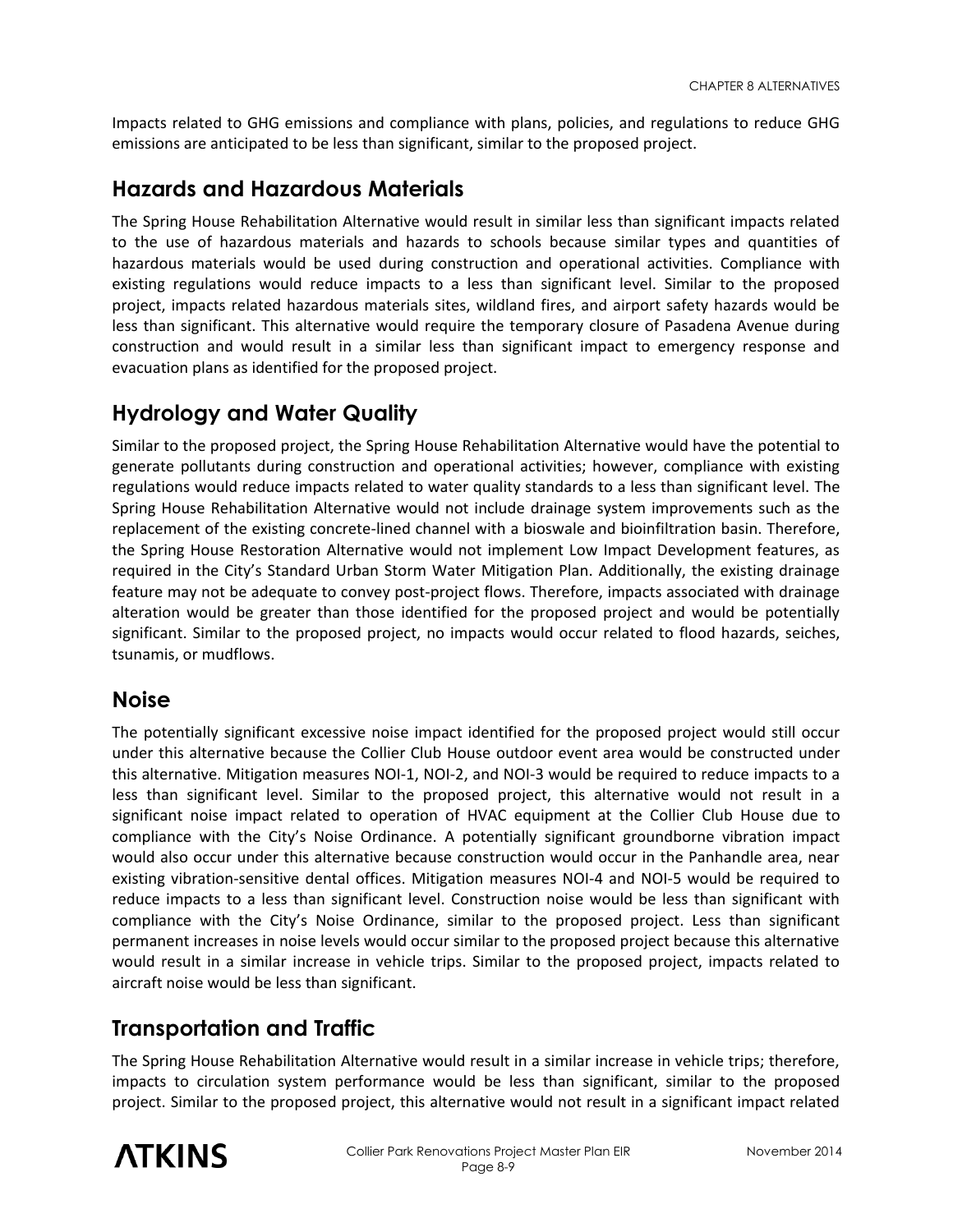to hazardous design features. The alternative transportation facility improvements identified for the proposed project (pedestrian, bicycle and bus) would be implemented under this alternative. Therefore, less than significant impacts related to alternative transportation facilities for this alternative would be similar to the proposed project.

#### **8.2.2.2 Ability to Attain Project Objectives**

The Spring House Rehabilitation Alternative would meet all of the four project objectives. The Spring House Rehabilitation Alternative would meet Objective 1 because it would create a more effective use of open space and would increase recreational opportunities in the History Hill and Collier Club House areas. It would meet Objective 2 because it would create a safer, more active-use park that discourages loitering and illicit activities. It would meet Objective 3 because it acknowledges the historical aspects of Collier Park by restoring the elements that contribute to the Collier Park historic district, including the Spring House, concrete-lined drainage channel, concrete rubble bridge and stairway, embossed 1925 sewer manhole, tennis court, reconstructed drinking fountain, and historic trees. Finally, the Spring House Rehabilitation Alternative would meet Objective 4 because it would implement improvements on the park site to encourage energy and water conservation.

## **8.2.3 Spring House Restoration Alternative**

The Spring House Restoration Alternative would restore the existing Spring House to accurately depict the form, features, and character of the building as it appeared during the period of time in which it was used a bottling works ("restoration period") by removing features from other periods in its history and reconstructing missing features from the restoration period. This includes restoration of the concretelined drainage channel, concrete rubble bridge and stairway, embossed 1925 sewer manhole, tennis court, reconstructed drinking fountain, and historic trees that are considered contributing features. Therefore, the tennis court would not be demolished and relocated, the drainage channel would not be replaced with a bioswale, and old growth trees would not be removed throughout the park. The remaining Panhandle area renovations would occur as identified for the proposed project, including the new restroom facility and play areas. Restoration of the Spring House and other contributing features to the Collier Park historic district and would be performed in accordance with the Secretary of the Interior's Standards for Restoration, which are as follows:

- 1) A property will be used as it was historically or be given a new use which reflects the property's restoration period.
- 2) Materials and features from the restoration period will be retained and preserved. The removal of materials or alteration of features, spaces, and spatial relationships that characterize the restoration period will not be undertaken.
- 3) Each property will be recognized as a physical record of its time, place, and use. Work needed to stabilize, consolidate and conserve materials and features from the restoration period will be physically and visually compatible, identifiable upon close inspection, and properly documented for future research.
- 4) Materials, features, spaces, and finishes that characterize other historical periods will be documented prior to their alteration or removal.

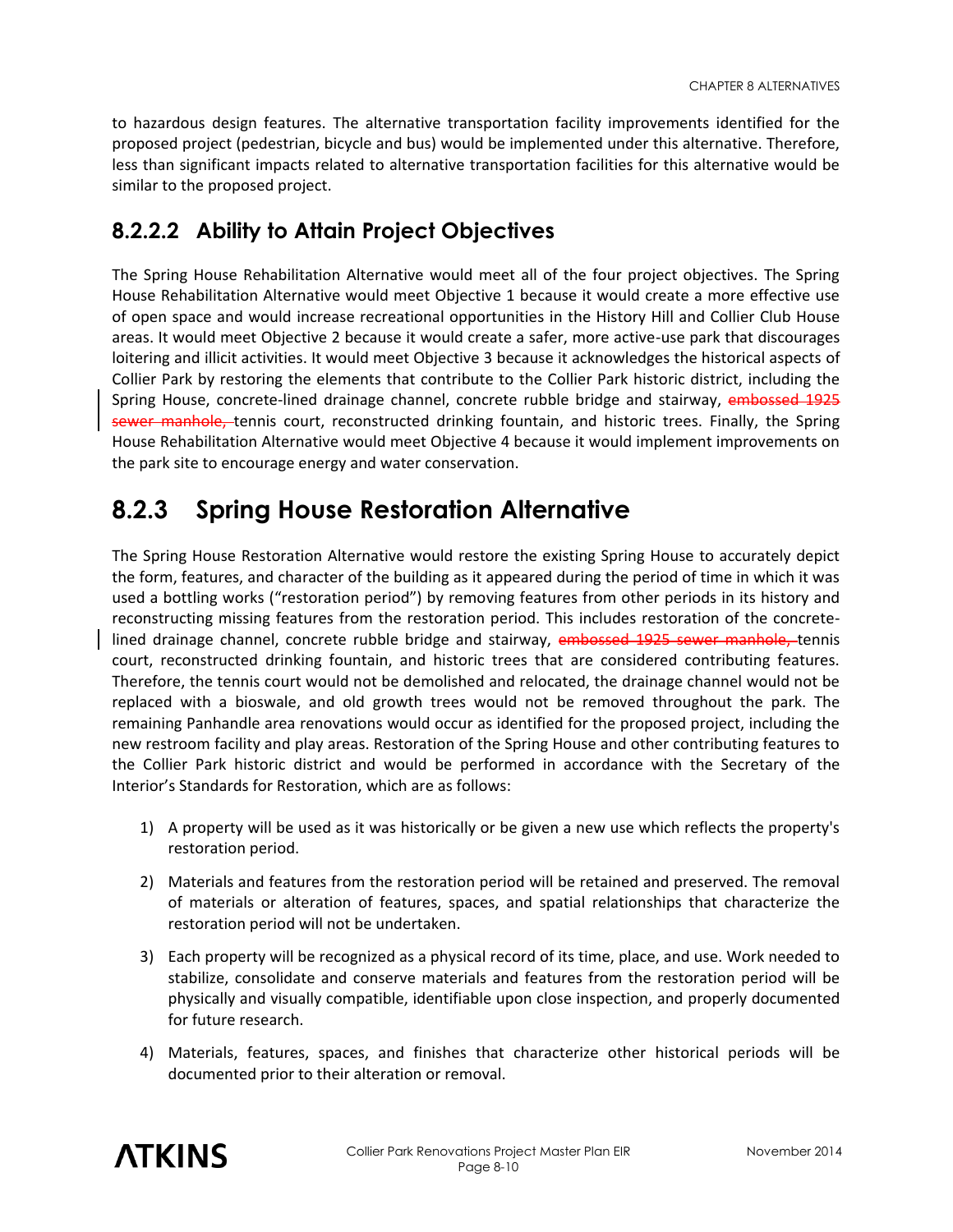- 5) Distinctive materials, features, finishes, and construction techniques or examples of craftsmanship that characterize the restoration period will be preserved.
- 6) Deteriorated features from the restoration period will be repaired rather than replaced. Where the severity of deterioration requires replacement of a distinctive feature, the new feature will match the old in design, color, texture, and, where possible, materials.
- 7) Replacement of missing features from the restoration period will be substantiated by documentary and physical evidence. A false sense of history will not be created by adding conjectural features, features from other properties, or by combining features that never existed together historically.
- 8) Chemical or physical treatments, if appropriate, will be undertaken using the gentlest means possible. Treatments that cause damage to historic materials will not be used.
- 9) Archeological resources affected by a project will be protected and preserved in place. If such resources must be disturbed, mitigation measures will be undertaken.
- 10) Designs that were never executed historically will not be constructed.

The proposed renovations for the History Hill area would be implemented as identified for the proposed project, but would incorporate the historic old-growth trees on the project site, which would result in some design changes, such as realignment of walking paths. This alternative would not implement improvements associated with the Collier Club House phase, including the club house building, outdoor event area, or northern parking lot.

#### **8.2.3.1 Impact Analysis**

#### **Aesthetics**

The Spring House Restoration Alternative would result in reduced aesthetic impacts compared to the proposed project because no renovations would be made to the Collier Club House area. This area would remain undeveloped and no change in visual character or quality would occur. Similar to the proposed project, this alternative would substantially change the character of the History Hill area from undeveloped to developed parkland. However, the alternative would improve the visual quality of the History Hill area which currently provides low visual quality views of disturbed hillsides. The renovations to the Panhandle area and Spring House would be similar to the existing character of the park, but would improve visual quality by replacing deteriorated facilities. Similar to the proposed project, the Spring House Restoration Alternative would be consistent with the Scenic Preservation Overlay Zone requirements that apply to the project site. Impacts related to scenic vistas, scenic resources within a state scenic highway, and visual character would be less than significant. This alternative would result in a similar less than significant impact related to nighttime lighting as the proposed project because compliance with La Mesa Municipal Code Section 24.05.020.D.15 would prevent disturbances to surrounding residences from new light sources in the History Hill area.

#### **Air Quality**

The Spring House Restoration Alternative would result in reduced less than significant criteria air pollutant emissions compared to the proposed project. The Collier Club House phase would not be constructed, less construction would be required, fewer vehicle trips would be generated and energy

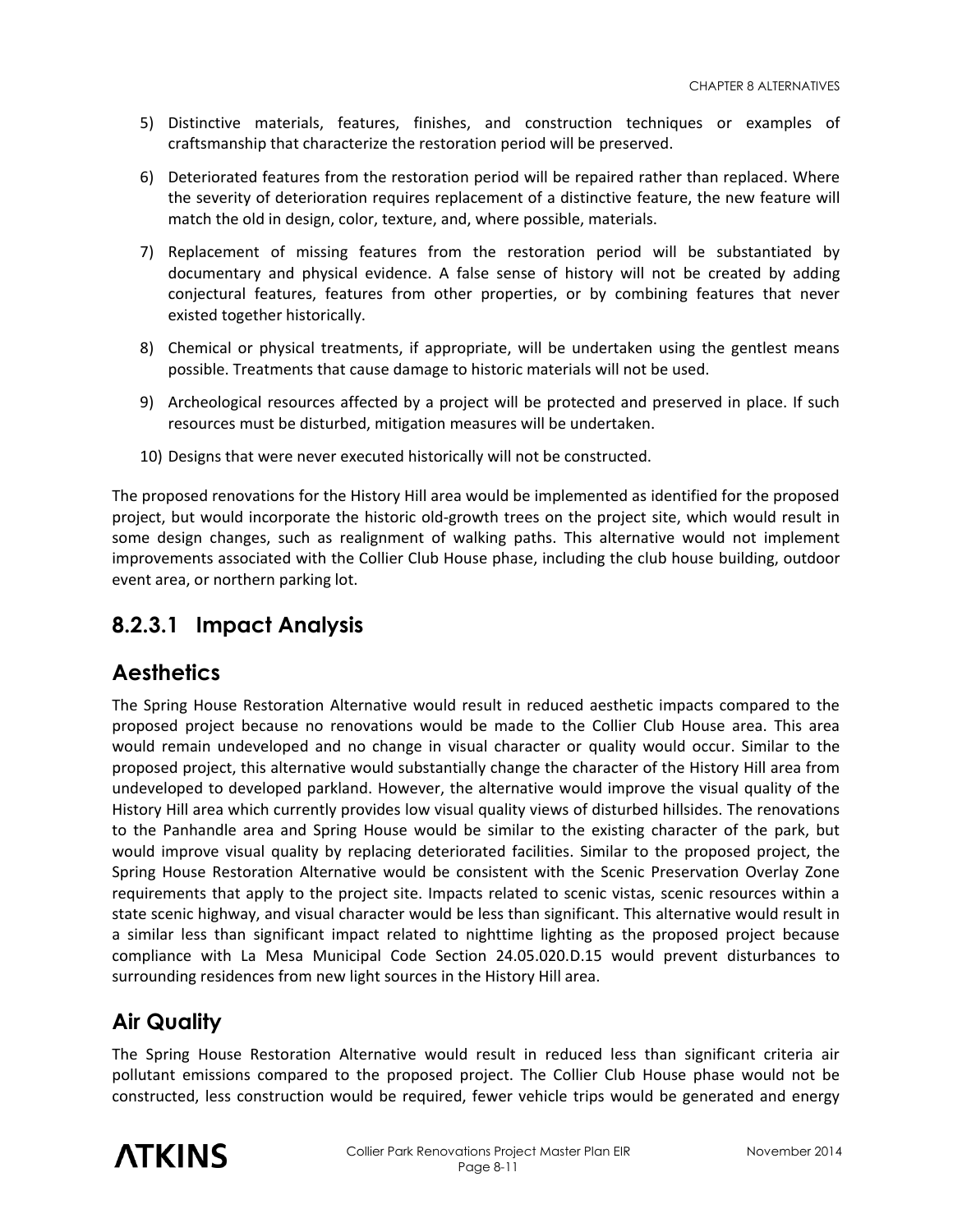usage would be reduced during operation because event facilities in this area would not be provided. The reduction in air emissions from the elimination of the Collier Club House development would more than offset the operation of the restored Spring House building, which will result in a slight increase in electricity usage. Therefore, criteria pollutant emissions under this alternative would be less than significant and would not be cumulatively considerable. Similar to the proposed project, the Spring House Restoration Alternative would not induce growth that would conflict with an air quality plan, expose sensitive receptors to substantial pollutant concentrations, or generate objectionable odors. Impacts would be less than significant without mitigation.

#### **Biological Resources**

The Spring House Restoration Alternative would result in the same potentially significant impact to nesting birds that would occur under the proposed project because construction would occur near trees, shrubs, and man-made structures (e.g., buildings) that provide suitable nesting habitat. Mitigation measures BIO-1 and BIO-2 would be required to reduce impacts to a less than significant level. Similar to the proposed project, no significant impacts would occur related to sensitive natural communities, jurisdictional waters and wetlands, wildlife corridors and nursery sites, biological resources protection policies or ordinances, or adopted habitat conservation plans.

#### **Cultural Resources**

The Spring House Restoration Alternative would avoid the potentially significant impact to historical resources that would occur under the proposed project because the contributing features to the Collier Park historic district, including the Spring House, concrete-lined drainage channel, concrete rubble bridge and stairway, embossed 1925 sewer manhole, tennis court, reconstructed drinking fountain, and historic trees, would be restored in accordance with the Secretary of Interior's Standards for Restoration. This alternative would not result in any adverse changes to the contributing elements to the NRHP and CRHR Collier Park historic districtNational Register eligible park property. Impacts would be less than significant and mitigation would not be required.

The Spring House Restoration Alternative would result in the same potentially significant impacts related to archaeological resources and paleontological resources as the proposed project because ground-disturbing activities would occur, although at a reduced level because the Collier Club House phase would not be constructed. Nonetheless, mitigation measures CUL-3 and CUL-4 would be required to reduce impacts to a less than significant level. Similar to the proposed project, impacts related to human remains would be less than significant with compliance with existing regulations.

#### **Geology and Soils**

This Spring House Restoration Alternative would result in similar impacts related to seismic hazards because restoration of the Spring House would include improvements to the building to meet structural requirements for seismic safety. Less than significant impacts related to soil erosion and top soil loss would be similar to the proposed project with implementation of dust control measures and BMPs during construction. The construction that would occur under this alternative would have the potential to result in significant impacts related to unstable soils and expansive soils associated with development of the Panhandle and History Hill phases. However, impacts to unstable soils and expansive soils would be reduced as compared to the proposed project because the Collier Club House phase would not be constructed. Nonetheless, mitigation measures GEO-1 and GEO-2 would be required to reduce impacts associated with this alternative to a less than significant level.

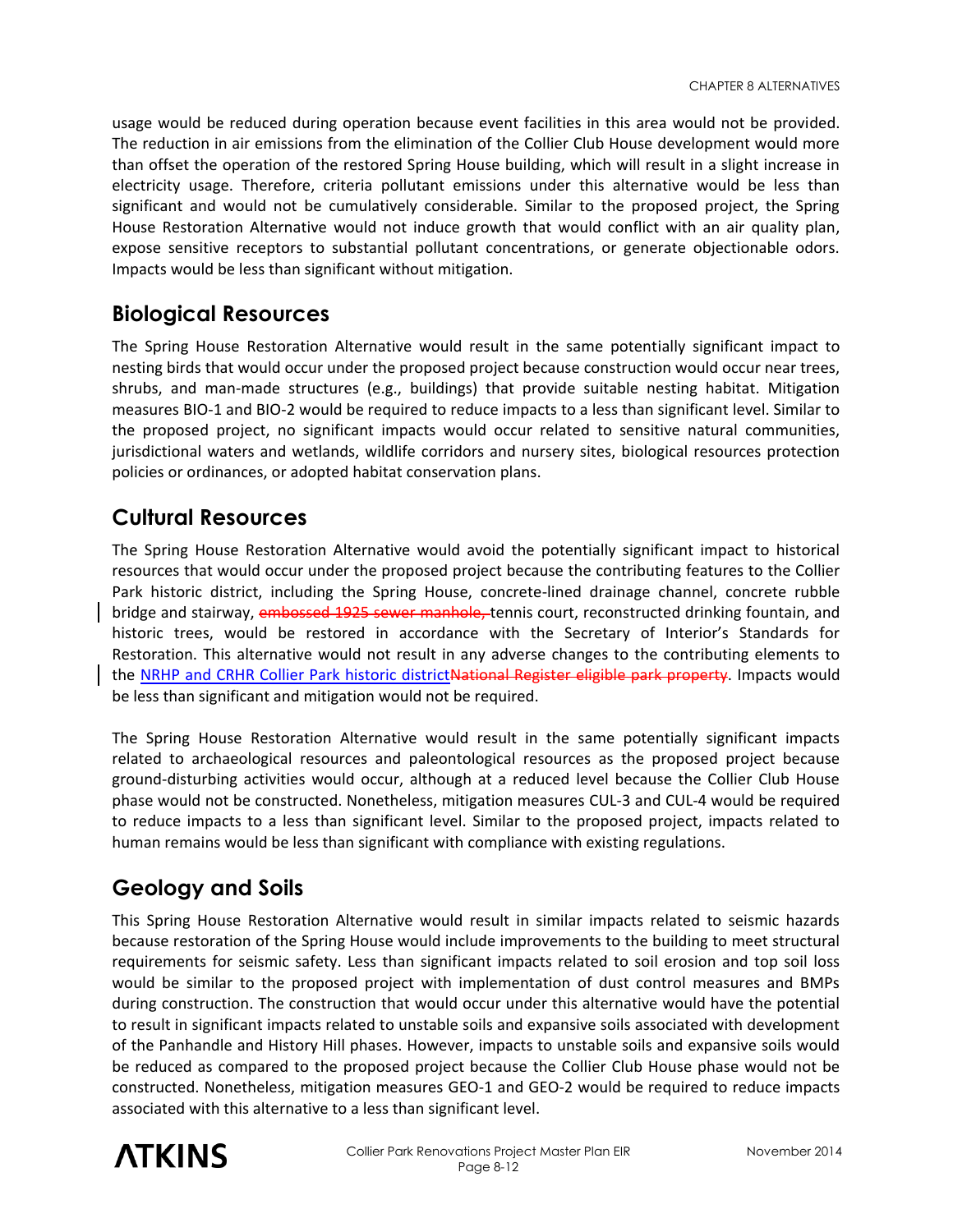### **Greenhouse Gas Emissions**

The Spring House Restoration Alternative would result in reduced construction-related GHG emissions compared to the proposed project because construction of the Collier Club House area would not occur. Operations emissions would also be reduced under this alternative because energy use and vehicle trips associated with the proposed Collier Club House event facilities would not occur under this alternative. This alternative would result in slightly higher operational GHG emissions associated with operation of the restored Spring House building, which will require electricity. However, the reduction in emissions from reduced vehicle trips associated with the elimination of the Collier Club House development would more than offset the increase in emissions associated with the Spring House. Therefore, impacts related to GHG emissions or compliance with plans, policies, and regulations to reduce GHG emissions would be less than significant, similar to the proposed project.

#### **Hazards and Hazardous Materials**

The Spring House Restoration Alternative would result in similar less than significant impacts related to the use of hazardous materials and hazards to schools because similar types and quantities of hazardous materials would be used during construction and operational activities. Compliance with existing regulations would reduce impacts to a less than significant level. Similar to the proposed project, impacts related to hazardous materials sites, wildland fires, and airport safety hazards would be less than significant. This alternative would require the temporary closure of Pasadena Avenue during construction and would result in a similar less than significant impact to emergency response and evacuation plans as identified for the proposed project.

#### **Hydrology and Water Quality**

The Spring House Restoration Alternative would result in similar changes to the existing hydrology of the project site, and would have the potential to generate the same pollutants during construction and operational activities. Similar to the proposed project, compliance with existing regulations would reduce construction impacts to a less than significant level. The Spring House Restoration Alternative would not include drainage system improvements such as the replacement of the existing concretelined channel with a bioswale and bioinfiltration basin. Therefore, the Spring House Restoration Alternative would not implement Low Impact Development features, as required in the City's Standard Urban Storm Water Mitigation Plan. Additionally, the existing drainage feature may not be adequate to convey post-project flows. Therefore, impacts associated with drainage alteration would be greater than those identified for the proposed project and would be potentially significant. Similar to the proposed project, no impacts would occur related to flood hazards, seiches, tsunamis, or mudflows.

#### **Noise**

The potentially significant excessive noise impact identified for the proposed project would be avoided under this alternative because the Collier Club House outdoor event area would not be constructed. No mitigation measure would be required for this issue. No noise impacts related to operation of the Collier Club House HVAC equipment would occur under this alternative because no development would occur in the Collier Club House area. A potentially significant groundborne vibration impact would still occur under this alternative because construction would occur in the Panhandle area, near existing vibrationsensitive dental offices. Mitigation measures NOI-4 and NOI-5 would be required to reduce impacts to a less than significant level. Construction noise would be less than significant with compliance with the

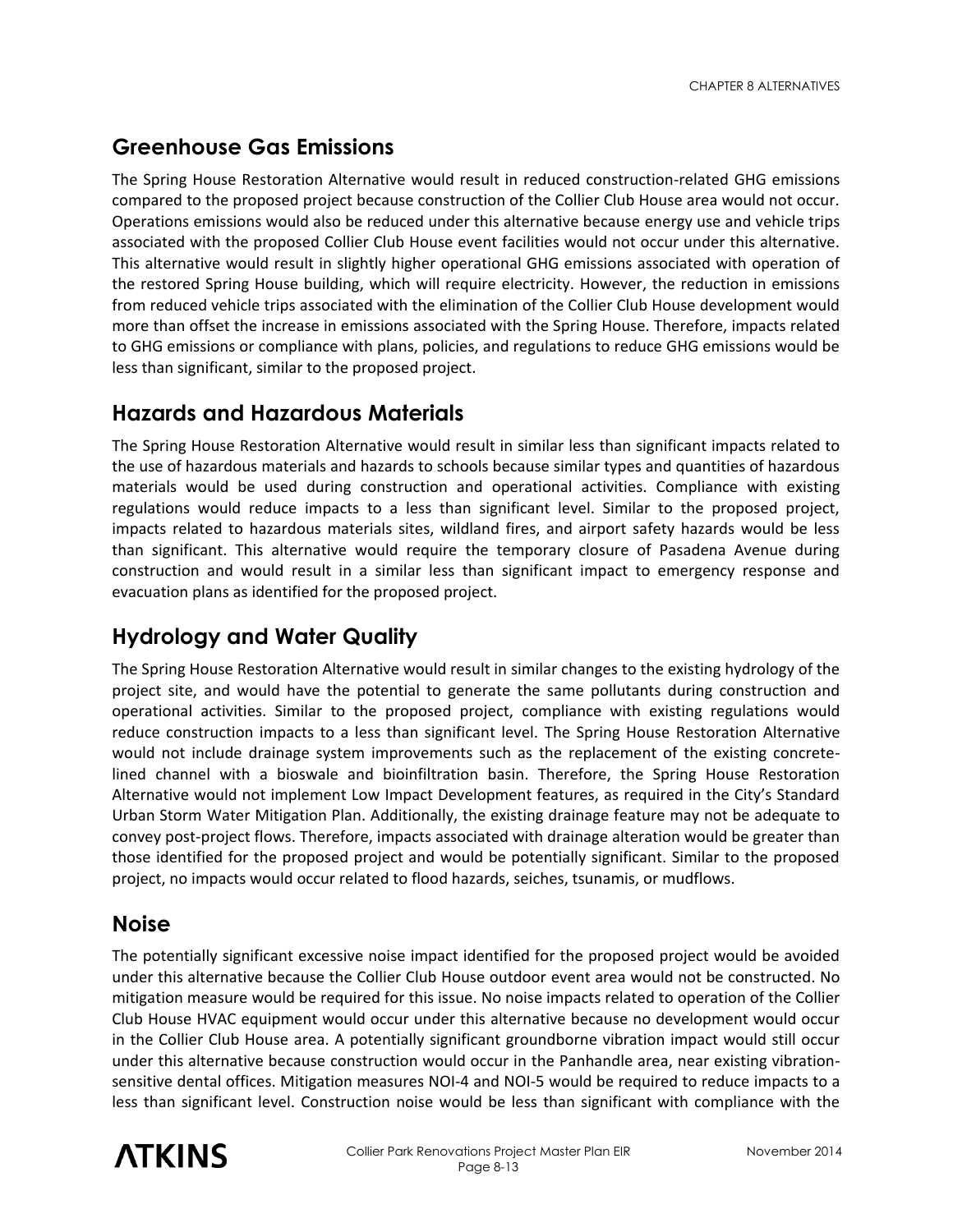City's Noise Ordinance, similar to the proposed project. Less than significant permanent increases in noise levels would occur similar to the proposed project because this alternative would result in a similar increase in vehicle trips. Similar to the proposed project, impacts related to aircraft noise would be less than significant.

#### **Transportation and Traffic**

The Spring House Restoration Alternative would result in a smaller increase in vehicle trips compared to the proposed project because event facilities would not be developed in the Collier Club House area. Therefore, impacts to circulation system performance would be less than significant, similar to the proposed project. Similar to the proposed project, this alternative would not result in a significant impact related to hazardous design features. Similar alternative transportation facility improvements (pedestrian, bicycle and bus) identified for the proposed project would be implemented under this alternative. Therefore, less than significant impacts related to alternative transportation facilities for this alternative would be similar to the proposed project.

### **8.2.3.2 Ability to Attain Project Objectives**

The Spring House Restoration Alternative would meet two of the four project objectives, would partially meet two objectives. The Spring House Restoration Alternative would partially meet Objective 1 because it would create a more effective use of open space and would increase recreational opportunities in the History Hill area but not the Collier Club House area. It would partially meet Objective 2 because it would create a safer, more active-use park in the Panhandle and History Hill areas; however, the Collier Club House area would remain undeveloped and would not include features to discourage loitering and illicit activities. This alternative would meet Objective 3 because it acknowledges the historical aspects of Collier Park by restoring the contributing elements to the Collier Park historic district, including the Spring House, concrete-lined drainage channel, concrete rubble bridge and stairway, embossed 1925 sewer manhole, tennis court, reconstructed drinking fountain, and historic trees. Finally, the Spring House Restoration Alternative would meet Objective 4 because it would implement improvements that promote on the park site that promote energy and water conservation.

## **8.2.4 Reduced Development Alternative**

The Reduced Development Alternative would implement improvements to the Panhandle area and the Spring House (partial demolition/replacement with outdoor interpretive center) as identified under the proposed project, but would not implement improvements to the History Hill and Collier Club House areas. The eastern and northern portions of the park (History Hill and Collier Club House areas) would remain undeveloped under this alternative.

#### **8.2.4.1 Impact Analysis**

#### **Aesthetics**

The Reduced Development Alternative would result in reduced impacts compared to the proposed project because no renovations would be made to the Collier Club House or History Hill areas. These areas would remain undeveloped and no change in visual character or quality would occur. The renovations to the Panhandle area and Spring House would be similar to the existing character of the

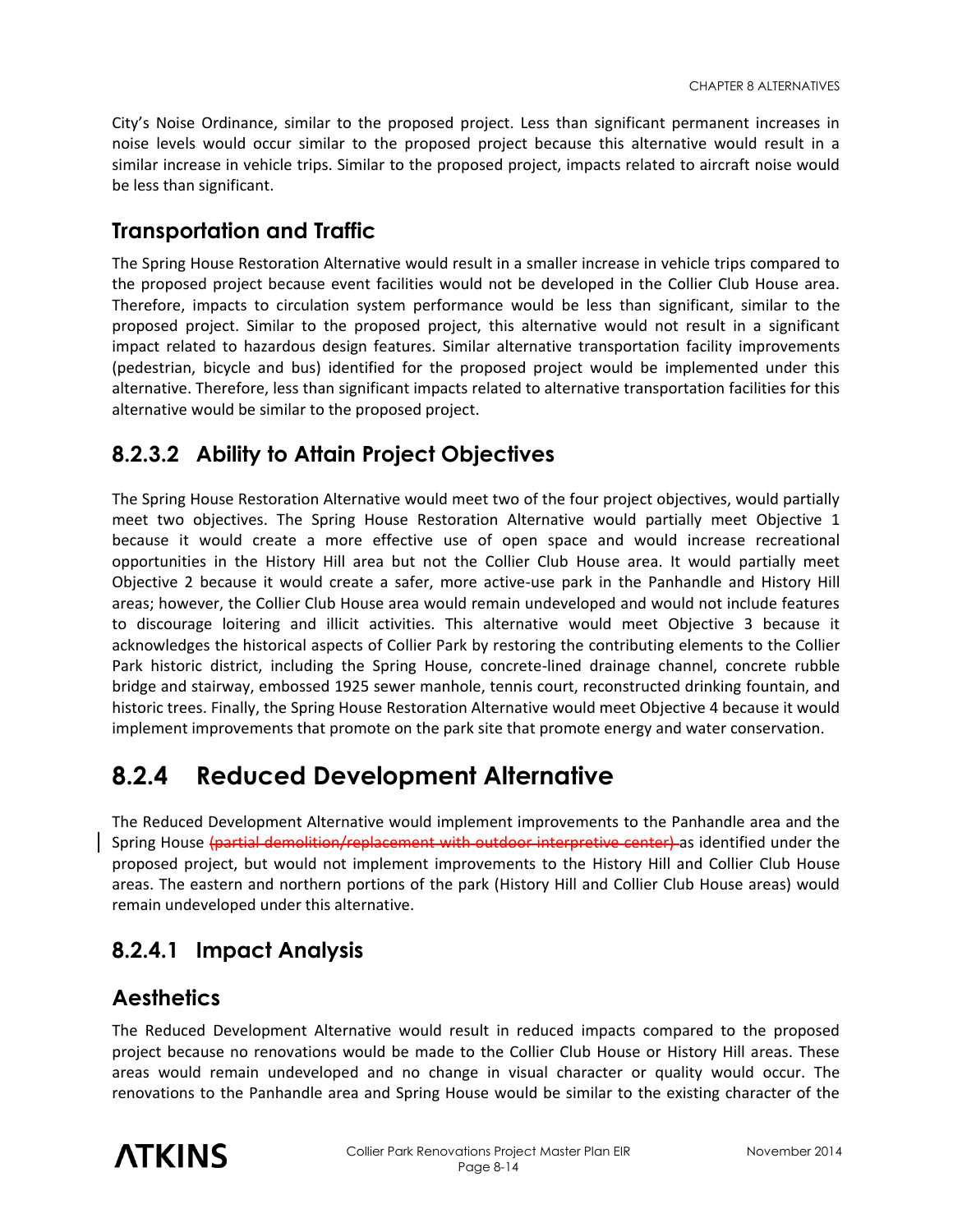park and would improve visual quality by replacing deteriorated facilities. Impacts related to scenic vistas, scenic resources within a state scenic highway, and visual character would be less than significant, similar to the proposed project. This alternative would result in a reduced less than significant impact related to nighttime lighting than would occur under the proposed project because this alternative would only renovate areas of the park with existing lighting features in the Panhandle and Spring House areasphases. These areas currently provide nighttime lighting and are not located adjacent to residential lots; therefore, spillover from new lighting features would not occur.

#### **Air Quality**

The Reduced Development Alternative would result in reduced less than significant criteria air pollutant emissions compared to the proposed project. Because the Collier Club House and History Hill phases would not be constructed, less construction would be required and fewer vehicle trips would be generated during operation because the event facilities would not be provided. Criteria pollutant emissions would be less than significant and would not be cumulatively considerable. Similar to the proposed project, the Reduced Development Alternative would not induce growth that would conflict with an air quality plan, expose sensitive receptors to substantial pollutant concentrations, or generate objectionable odors. Impacts would be less than significant without mitigation.

#### **Biological Resources**

The Reduced Development Alternative would result in the same potentially significant impact to nesting birds that would occur under the proposed project because construction would occur near trees, shrubs, and man-made structures (e.g., buildings) that provide suitable nesting habitat. Mitigation measures BIO-1 and BIO-2 would be required. Similar to the proposed project, no significant impacts would occur related to sensitive natural communities, jurisdictional waters and wetlands, wildlife corridors and nursery sites, biological resources protection policies or ordinances, or adopted habitat conservation plans.

#### **Cultural Resources**

The Reduced Development Alternative would result in the same significant impact to historical resources that would occur under the proposed project because the same improvements would be implemented to the Spring House and other historic features under this alternative. Therefore, a potentially significant impact to historical resources would occur. Mitigation measures CUL-1 and CUL-2 would be required to reduce impacts to a less than significant level similar to the proposed project. The Reduced Development Alternative would result in the same potentially significant impacts related to archaeological resources and paleontological resources as the proposed project because grounddisturbing activities would occur, although they would be reduced because construction of the Collier Club House and History Hill phases would not occur. Mitigation measures CUL-3 and CUL-4 would be required to reduce impacts to a less than significant level. Similar to the proposed project, impacts related to human remains would be less than significant with compliance with existing regulations.

#### **Geology and Soils**

This Reduced Development Alternative would result in similar less than significant impacts related to seismic hazards as the proposed project because the Spring House would include improvements to the building to meet structural requirements pursuant to the La Mesa Municipal Code Title 14 and the California Building Code to ensure that the building is structurally sound.interpretive center would be

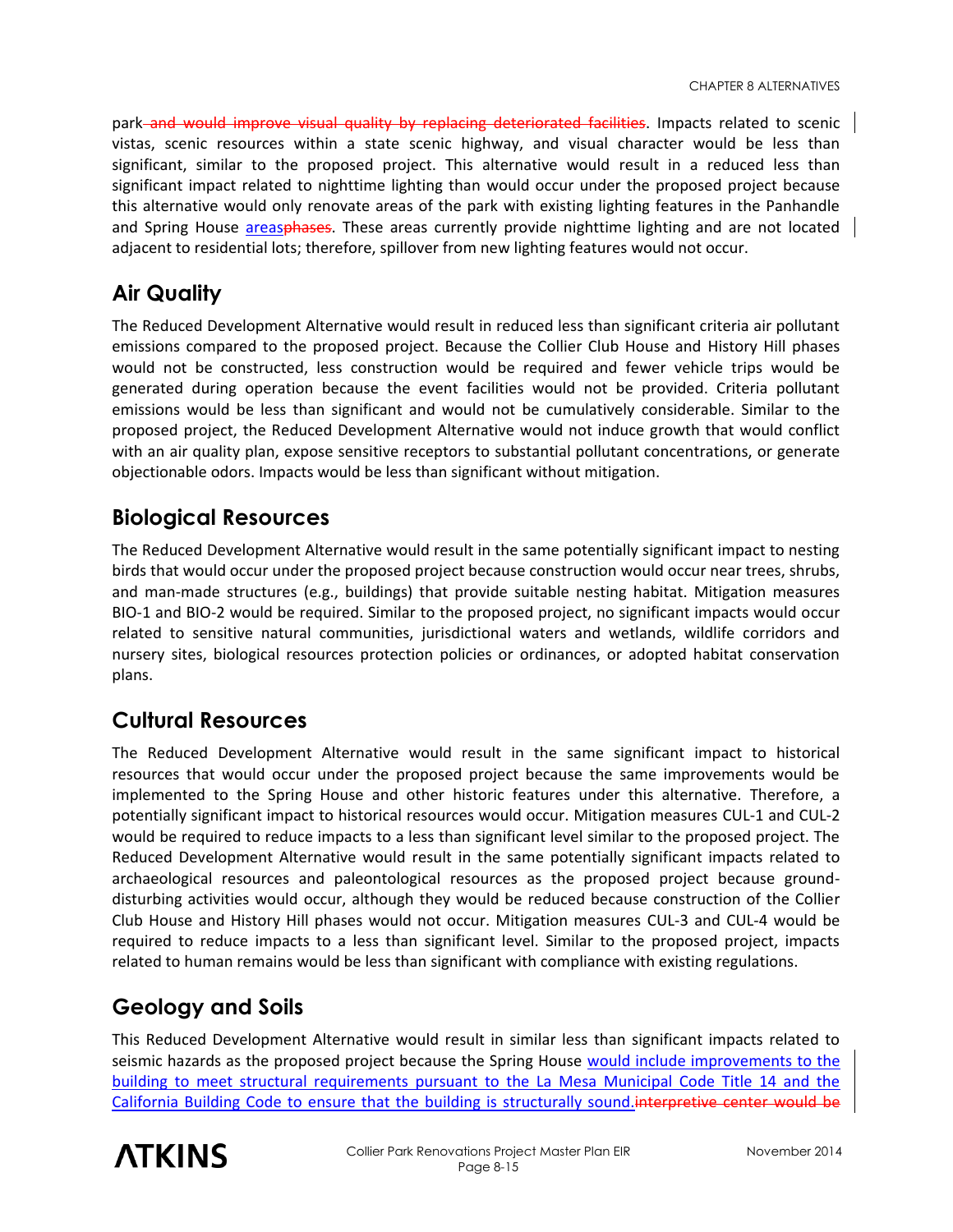constructed in accordance with structural requirements for seismic safety. Less than significant impacts related to soil erosion and top soil loss would be similar to the proposed project with implementation of dust control measures and best management practices (BMPs) during construction. The construction that would occur under this alternative would have the potential to result in significant impacts related to unstable soils and expansive soils. However, impacts to unstable soils and expansive soils would be reduced as compared to the proposed project because the Collier Club House and History Hill phases would not be constructed. Nonetheless, mitigation measures GEO-1 and GEO-2 would be required to reduce impacts to a less than significant level similar to the proposed project.

#### **Greenhouse Gas Emissions**

The Reduced Development Alternative would result in reduced construction GHG emissions compared to the proposed project because construction would not be required for the Collier Club House or History Hill areas. Operations emissions would also be reduced under this alternative because energy usage and vehicle trips associated with the proposed event facilities at the Collier Club House or History Hill areas would not occur under this alternative. Therefore, impacts related to GHG emissions and compliance with plans, policies, and regulations to reduce GHG emissions would be less than significant, similar to the proposed project.

#### **Hazards and Hazardous Materials**

The Reduced Development Alternative would result in similar less than significant impacts related to use of hazardous materials and hazards to schools because similar types and quantities of hazardous materials would be used during construction and operation. Compliance with existing regulations would reduce impacts to a less than significant level. Similar to the proposed project, impacts related hazardous materials sites and airport safety hazards would be less than significant. This alternative would require closure of Pasadena Avenue similar to the proposed project; therefore, similar less than significant impacts to emergency response and evacuation plans would be occur under this alternative. Impacts related to airport hazards and wildland fires would be less than significant, similar to the proposed project.

#### **Hydrology and Water Quality**

The Reduced Development Alternative would result in similar changes to drainage in the Panhandle area, and would have the potential to generate the same pollutants during construction and operational activities. Similar to the proposed project, compliance with existing regulations and implementation of the proposed drainage system, including replacement of the existing concrete-lined channel with a bioswale and bioinfiltration basin, would reduce impacts related to water quality standards and drainage alteration to a less than significant level. The less than significant hydrology impact would be reduced as compared to the proposed project because no construction or changes to existing hydrology would occur in the History Hill and Collier Club House areas. Similar to the proposed project, no impacts would occur related to flood hazards, seiches, tsunamis, or mudflows.

#### **Noise**

The potentially significant excessive noise impact identified for the proposed project would be avoided under this alternative because the Collier Club House outdoor event area would not be constructed. No mitigation measure would be required for this issue. No noise impacts related to operation of the Collier Club House HVAC equipment would occur under this alternative because no development would occur

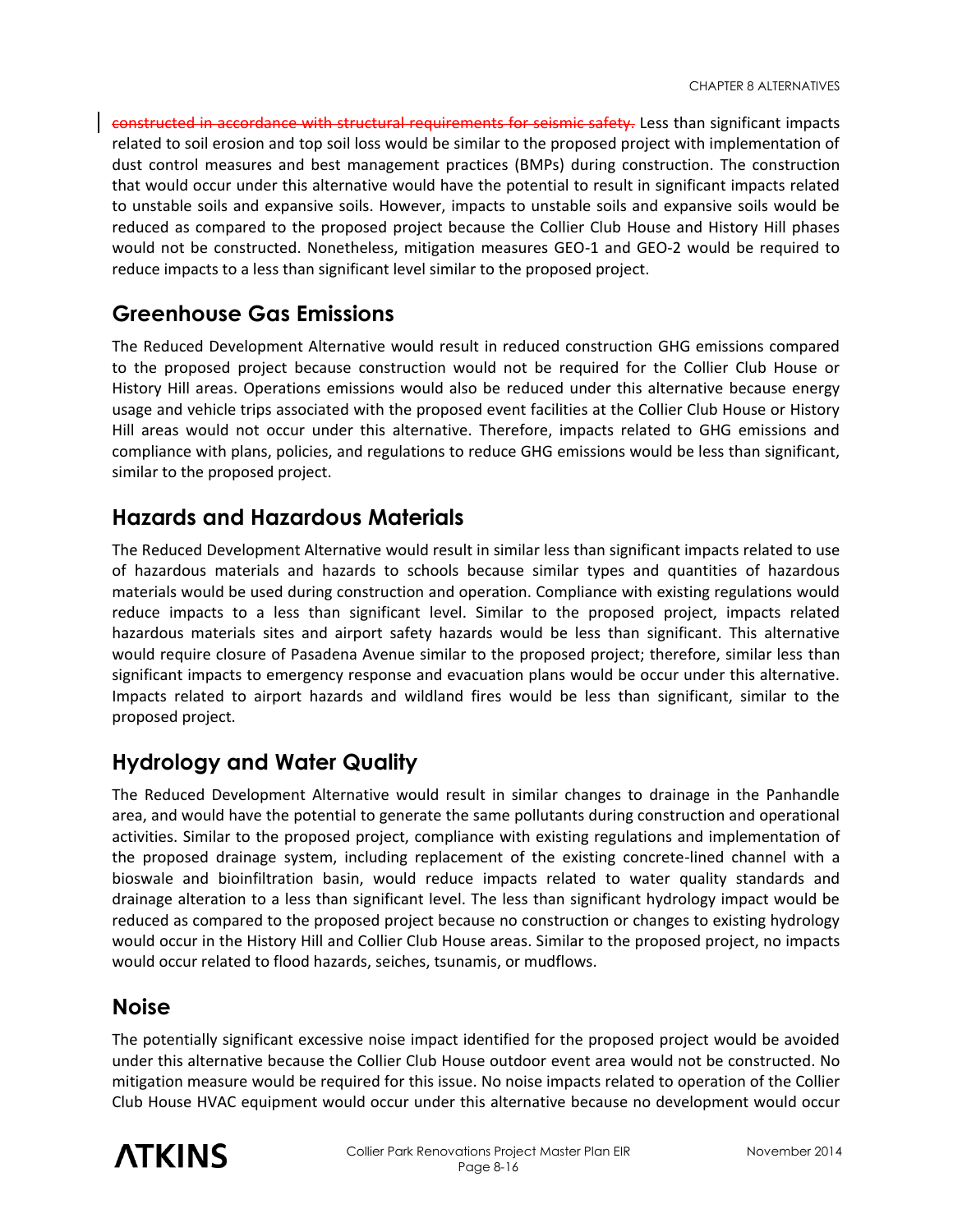in the Collier Club House area. Similar to the proposed project, a potentially significant groundborne vibration impact would occur under this alternative because construction would occur in the Panhandle area, near existing vibration-sensitive dental offices. Mitigation measures NOI-4 and NOI-5 would be required to reduce impacts to a less than significant level. Construction noise would be less than significant with compliance with the City's Noise Ordinance, similar to the proposed project. Less than significant permanent increases in noise level as a result of traffic noise would be reduced under this alternative because this alternative would not generate vehicle trips associated with the outdoor event area and amphitheater. Similar to the proposed project, impacts related to aircraft noise would be less than significant.

#### **Transportation and Traffic**

The Reduced Development Alternative would result in a smaller increase in vehicle trips compared to the proposed project because the event facilities would not be developed in the Collier Club House and History Hill areas. Therefore, impacts to circulation system performance would less than significant, similar to the proposed project. Similar to the proposed project, this alternative would not result in a significant impact related to hazardous design features. The alternative transportation facility improvements (pedestrian, bicycle and bus) proposed for the project in the Panhandle area would be implemented under this alternative. Therefore, less than significant impacts related to alternative transportation facilities would be similar to the proposed project.

### **8.2.4.2 Ability to Attain Project Objectives**

The Reduced Development Alternative would meet two of four project objectives, would partially meet one objective, and would not meet one objective. This alternative would meet Objective 3 because it acknowledges the historical aspects of Collier Park-by constructing an interpretive center, similar to the proposed project. It would also meet Objective 4 because it would implement improvements on the site to encourage energy and water conservation. This alternative would partially meet Objective 2 because it would create safer, more active-use recreational facilities in the Panhandle area; however, the Collier Club House and History Hill areas would remain undeveloped and would not include features to discourage loitering and illicit activities. The Spring House Rehabilitation Alternative would not meet Objective 1 because it would not create a more effective use of the open space in the Collier Club House and History Hill areas and would not increase recreational opportunities as compared to the existing condition of the park.

## **8.2.5 Spring House Deterioration Prevention Alternative**

Under the Spring House Deterioration Prevention Alternative, the existing Spring House structure would be mothballed by a qualified historic architect to stabilize and protect the building from further deterioration while, in the long-term, research on grants and other funding opportunities would be pursued for restoration, rehabilitation or repurposing of the structure. Mothballing is the process of closing and protecting a building from weather and vandalism (Park 1993). Under this alternative, the proposed renovations for the Panhandle, Collier Club House and History Hill areas would be implemented as identified for the proposed project.

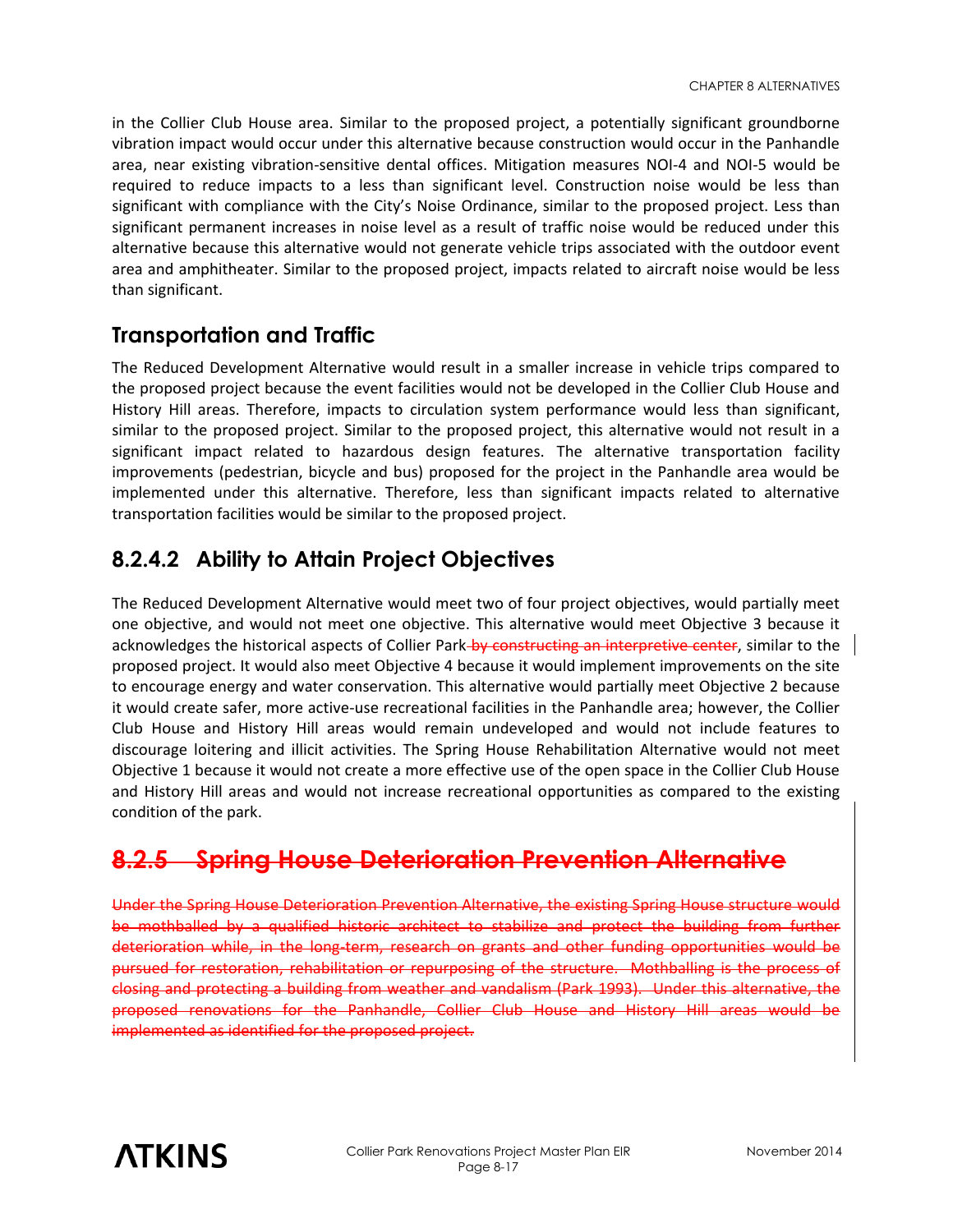CHAPTER 8 ALTERNATIVES

#### **8.2.5.1 Impact Analysis**

#### **Aesthetics**

The Spring House Deterioration Prevention Alternative would result in similar aesthetic impacts compared to the proposed project because the same renovations would be made to the Panhandle, Collier Club House, and History Hill areas. Similar to the proposed project, this alternative would substantially change the character of some areas of the site from undeveloped to developed parkland. However, the alternative would improve the visual quality of the park which currently provides several low visual quality views of disturbed hillsides. There would be no change to views of the Spring House. Additionally, the Spring House Deterioration Prevention Alternative would be consistent with the Scenic Preservation Overlay Zone requirements that apply to the project site. Impacts related to scenic vistas, scenic resources within a state scenic highway, and visual character would be less than significant. This alternative would result in the same less than significant impact related to nighttime lighting as the proposed project because compliance with La Mesa Municipal Code Section 24.05.020.D.15 would prevent disturbances to surrounding residences from new light sources.

#### **Air Quality**

The Spring House Deterioration Prevention Alternative would result in slightly reduced criteria air pollutant emissions compared to the proposed project because no interpretive center would be constructed; thus, less construction would be required under this alternative, resulting in fewer criteria air pollutant emissions. This alternative would generate a similar number of vehicle trips during operation because the same or similar park facilities would be provided, including the event areas. Therefore, similar to the proposed project, criteria pollutant emissions would be less than significant and would not be cumulatively considerable. Similar to the proposed project, the Spring House Deterioration Prevention Alternative would not induce growth that would conflict with an air quality plan, expose sensitive receptors to substantial pollutant concentrations, or generate objectionable odors. Impacts would be less than significant without mitigation.

#### **Biological Resources**

The Spring House Deterioration Prevention Alternative would result in the same potentially significant impact to nesting birds that would occur under the proposed project because construction would occur near trees, shrubs, and man-made structures (e.g., buildings) that provide suitable nesting habitat. Mitigation measures BIO-1 and BIO-2 would be required to reduce impacts to a less than significant level. Similar to the proposed project, no significant impacts would occur related to sensitive natural communities, jurisdictional waters and wetlands, wildlife corridors and nursery sites, biological resources protection policies or ordinances, or adopted habitat conservation plans.

#### **Cultural Resources**

The Spring House Deterioration Prevention Alternative would reduce the potentially significant impact to historical resources that would occur under the proposed project because the Spring House would be mothballed to maintain existing conditions. None of the structure's' contributing features would be demolished, removed or relocated. Impacts to the other contributing features of the Collier Park historic district including the concrete-lined drainage channel, concrete rubble bridge and stairway, embossed 1925 sewer manhole, tennis court, reconstructed drinking fountain, and historic trees throughout the park would be the same as identified for the proposed project. Mitigation measures CUL-1 and CUL-2 would reduce impacts to the other contributing features to a less than significant level. The Spring

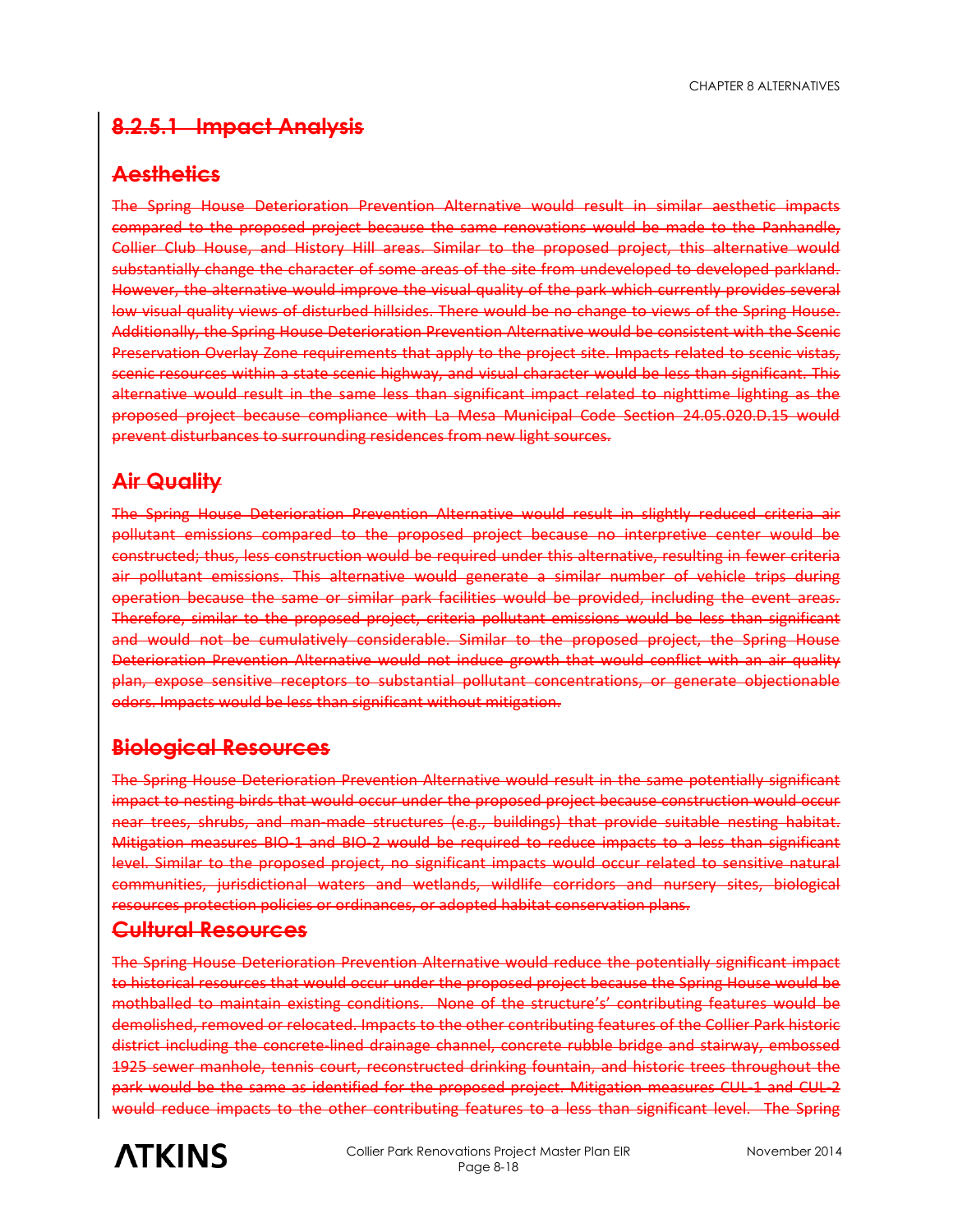House Deterioration Prevention Alternative would result in the same potentially significant impacts related to archaeological resources and paleontological resources as the proposed project because similar ground-disturbing activities would occur. Mitigation measures CUL-3 and CUL-4 would be required to reduce impacts to a less than significant level. Similar to the proposed project, impacts related to human remains would be less than significant with compliance with existing regulations.

#### **Geology and Soils**

This Spring House Deterioration Prevention Alternative would result in slightly increased impacts related to seismic hazards because the Spring House would continue to fail to meet structural requirements for seismic safety and could present a significant hazard during strong seismic ground shaking. Less than significant impacts related to soil erosion and top soil loss would be similar to the proposed project with implementation of dust control measures and best management practices (BMPs) during construction. Similar to the proposed project, construction that would occur under this alternative would have the potential to result in significant impacts related to unstable soils and expansive soils. Mitigation measures GEO-1 and GEO-2 would be required to reduce impacts to a less than significant level.

#### **Greenhouse Gas Emissions**

The Spring House Deterioration Prevention Alternative would result in slightly lower constructionrelated GHG emissions, and similar operational GHG emissions compared to the proposed project. Construction activities at the Spring House would be reduced under this alternative, because the interpretive center would not be constructed; however, this alternative would generate similar vehicle trips as the proposed project during operation. Impacts related to GHG emissions and compliance with plans, policies, and regulations to reduce GHG emissions would be less than significant, similar to the proposed project.

#### **Hazards and Hazardous Materials**

The Spring House Deterioration Prevention Alternative would result in similar less than significant impacts related to the use of hazardous materials and hazards to schools because similar types and quantities of hazardous materials would be used during construction and operational activities. Compliance with existing regulations would reduce impacts to a less than significant level. Similar to the proposed project, impacts related hazardous materials sites, wildland fires, and airport safety hazards would be less than significant. This alternative would require the temporary closure of Pasadena Avenue during construction and would result in a similar less than significant impact to emergency response and evacuation plans as identified for the proposed project.

#### **Hydrology and Water Quality**

Similar to the proposed project, the Spring House Deterioration Prevention Alternative would have the potential to generate pollutants during construction and operational activities; however, compliance with existing regulations would reduce impacts related to water quality standards to a less than significant level. Similar to the proposed project, the Spring House Deterioration Prevention Alternative would include drainage system improvements such as the replacement of the existing concrete-lined channel with a bioswale and bioinfiltration basin. This alternative would implement Low Impact Development features, as required in the City's Standard Urban Storm Water Mitigation Plan. Therefore, impacts associated with drainage alteration would be similar to those identified for the proposed project. Similar to the proposed project, no impacts would occur related to flood hazards, seiches, tsunamis, or mudflows.

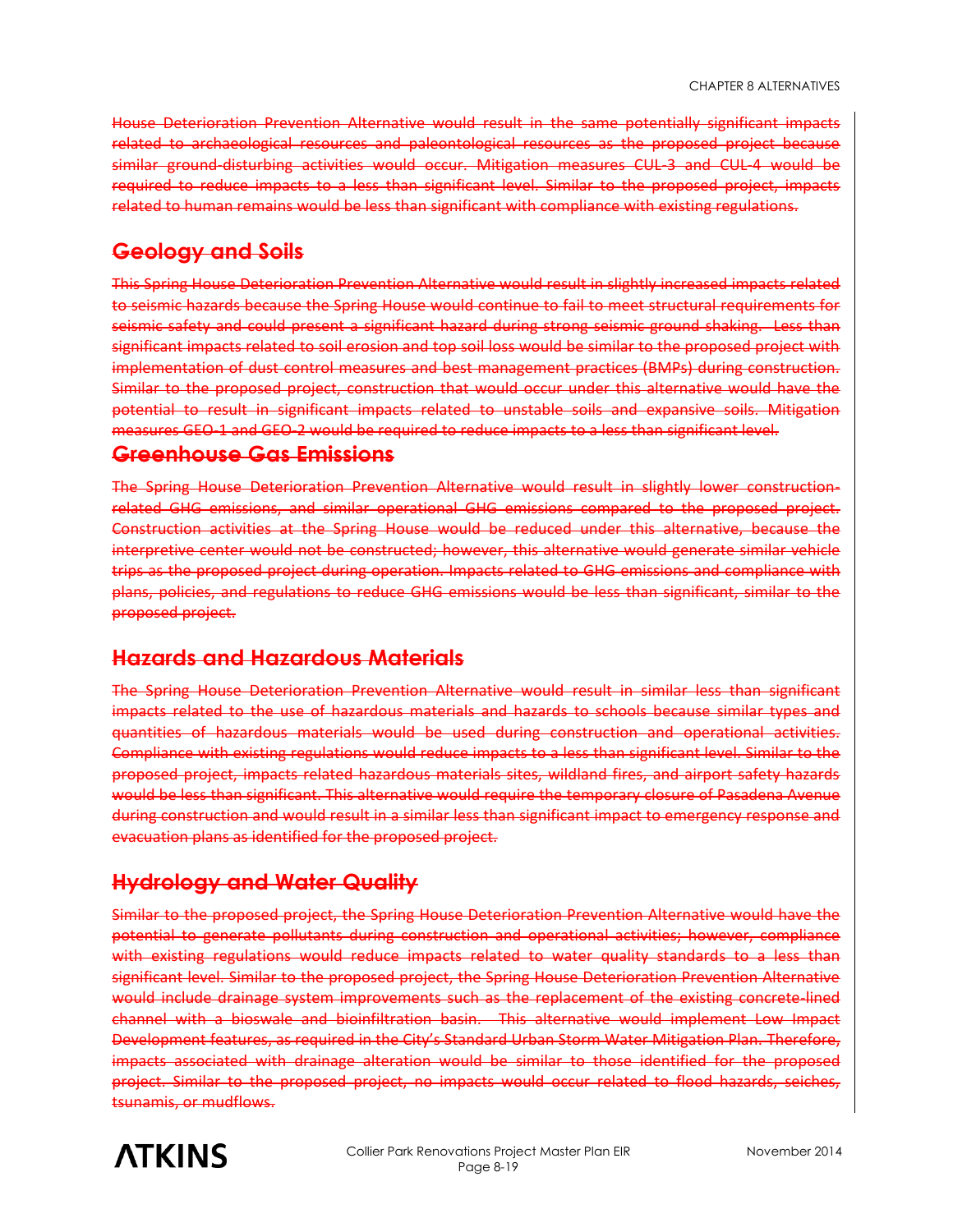#### **Noise**

The potentially significant excessive noise impact identified for the proposed project would still occur under this alternative because the Collier Club House outdoor event area would be constructed under this alternative. Mitigation measures NOI-1, NOI-2, and NOI-3 would be required to reduce impacts to a less than significant level. Similar to the proposed project, this alternative would not result in a significant noise impact related to operation of HVAC equipment at the Collier Club House due to compliance with the City's Noise Ordinance. A potentially significant groundborne vibration impact would also occur under this alternative because construction would occur in the Panhandle area, near existing vibration-sensitive dental offices. Mitigation measures NOI-4 and NOI-5 would be required to reduce impacts to a less than significant level. Construction noise would be less than significant with compliance with the City's Noise Ordinance, similar to the proposed project. Less than significant permanent increases in noise levels would occur similar to the proposed project because this alternative would result in a similar increase in vehicle trips. Similar to the proposed project, impacts related to aircraft noise would be less than significant.

#### **Transportation and Traffic**

The Spring House Deterioration Prevention Alternative would result in a similar increase in vehicle trips and less than significant impact to circulation system performance as the proposed project. Similar to the proposed project, this alternative would not result in a significant impact related to hazardous design features. The alternative transportation facility improvements identified for the proposed project (pedestrian, bicycle and bus) would be implemented under this alternative. Therefore, less than significant impacts related to alternative transportation facilities for this alternative would be similar to the proposed project.

#### **8.2.5.2 Ability to Attain Project Objectives**

The Spring House Deterioration Prevention Alternative would meet all of the four project objectives. The Spring House Deterioration Prevention Alternative would meet Objective 1 because it would create a more effective use of open space and would increase recreational opportunities in the Panhandle, History Hill and Collier Club House areas. It would meet Objective 2 because it would create a safer, more active-use park that discourages loitering and illicit activities. It would meet Objective 3 because it acknowledges the historical aspects of Collier Park by maintaining the existing Spring House structure. Finally, the Spring House Deterioration Prevention Alternative would meet Objective 4 because it would implement improvements on the park site to encourage energy and water conservation.

## **8.3 Environmentally Superior Alternative**

An EIR is required to identify the environmentally superior alternative (i.e., the alternative having the potential for the fewest significant environmental impacts) from among the range of reasonable alternatives that are evaluated. Table 8-1 provides a summary comparison of each alternative to the proposed project with the purpose of highlighting whether the alternative would result in a similar, greater, or lesser impact than the proposed project. The Spring House Restoration Alternative would is the environmentally superior alternative. This alternative would avoid the significant but mitigable impacts identified for the proposed project related to excessive noise levels because the Collier Club House outdoor event area would not be constructed, and would avoid the significant but mitigable

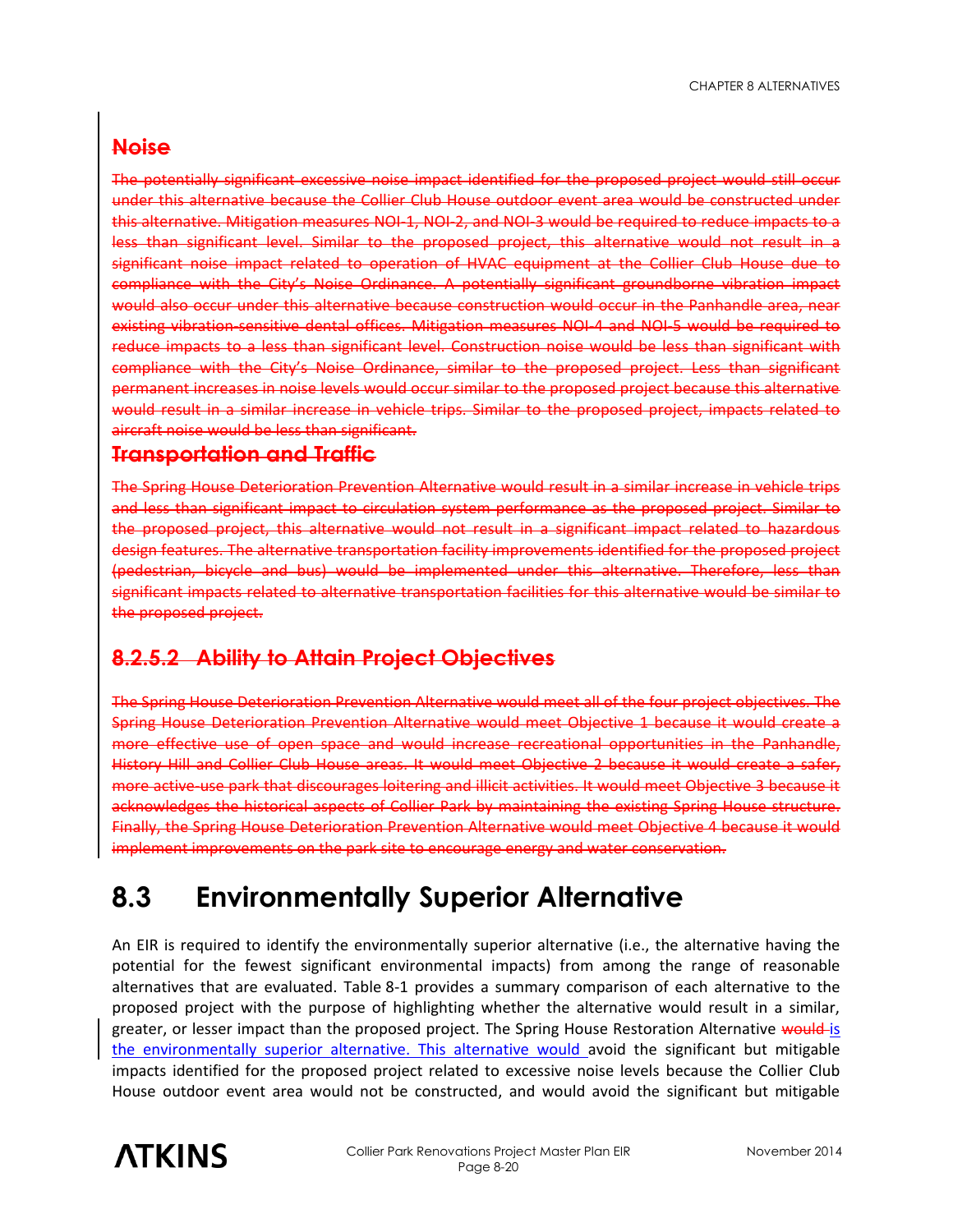impacts related to historic resources because the contributing features to the Collier Park historic district, including the Spring House, concrete-lined drainage channel, concrete rubble bridge and stairway, embossed 1925 sewer manhole, tennis court, drinking fountain, and historic trees, would be restored in accordance with the Secretary of Interior's Standards for Restoration. This alternative would also reduce impacts associated with archaeological resources, paleontological resources, unstable soils, and expansive soils as compared to the proposed project, although these impacts would still require mitigation. In addition, the Spring House Restoration Alternative would increase impacts associated with site drainage/hydrology as compared to the proposed project. In addition, this alternative would only fully meet two of the project objectives and partially meet the remaining two objectives. Furthermore, this alternative may not be economically feasible given the high cost of restoration. A summary of how each alternative fulfills the project objectives is provided in Table 8-2.

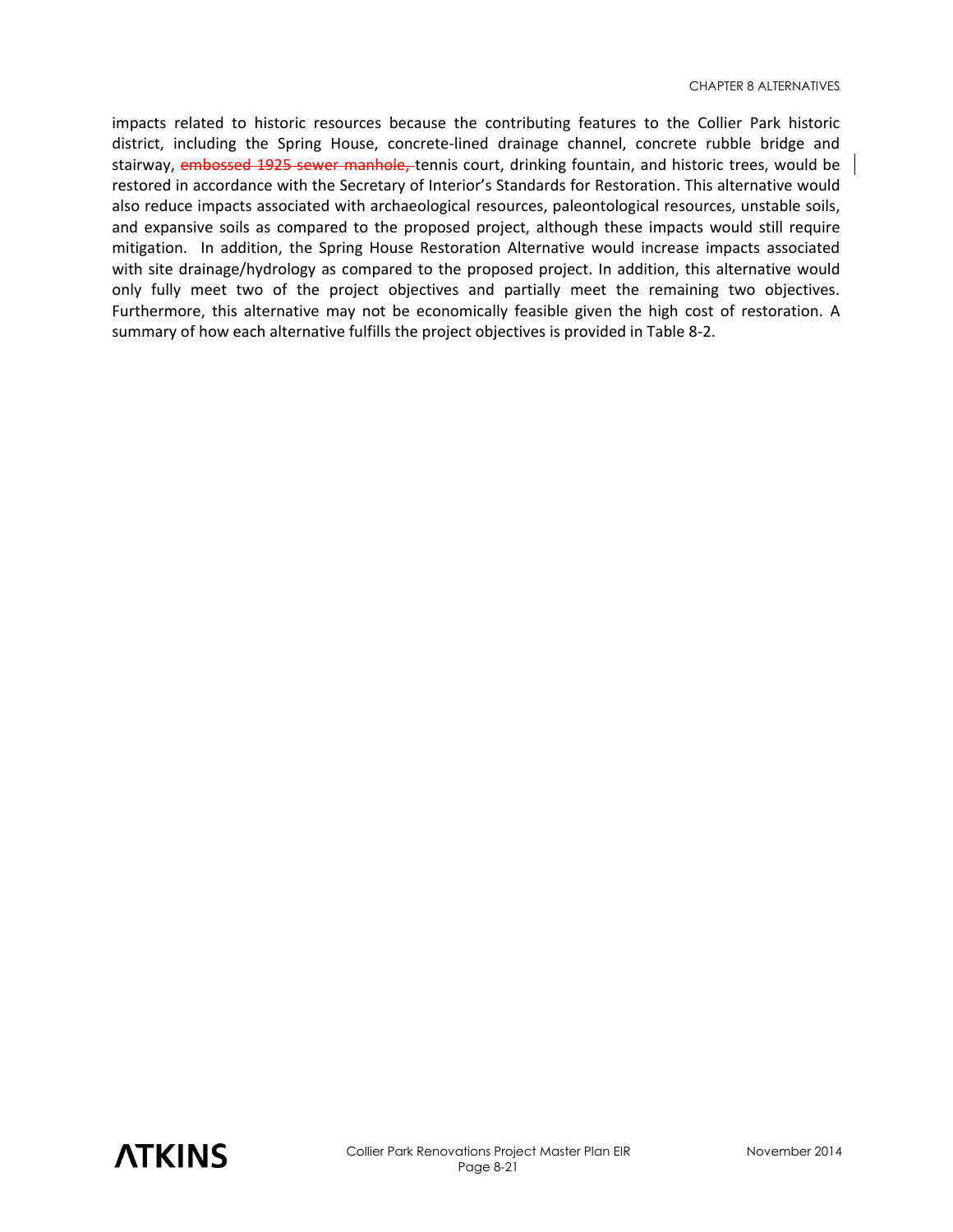| <b>IQDIE 0-1</b>                                                                                                                                                                                                                                                                                                                                                                                                                                                                                                                                                                                                     | summary or impacts for Allemanyes Compared to the Froposed Froject<br><b>Proposed Project</b><br><b>Alternatives</b> |                    |                           |                                               |                                            |                                       |                                                                   |
|----------------------------------------------------------------------------------------------------------------------------------------------------------------------------------------------------------------------------------------------------------------------------------------------------------------------------------------------------------------------------------------------------------------------------------------------------------------------------------------------------------------------------------------------------------------------------------------------------------------------|----------------------------------------------------------------------------------------------------------------------|--------------------|---------------------------|-----------------------------------------------|--------------------------------------------|---------------------------------------|-------------------------------------------------------------------|
|                                                                                                                                                                                                                                                                                                                                                                                                                                                                                                                                                                                                                      |                                                                                                                      |                    |                           |                                               |                                            |                                       |                                                                   |
| <b>Issue Area</b>                                                                                                                                                                                                                                                                                                                                                                                                                                                                                                                                                                                                    | Mitigation<br>Without                                                                                                | Mitigation<br>With | Alternative<br>No Project | Rehabilitation<br>Spring House<br>Alternative | Spring House<br>Restoration<br>Alternative | Development<br>Alternative<br>Reduced | <b>Deterioration</b><br>Spring House<br>Alternative<br>Prevention |
| Key: $S =$ Significant Impact; $LS =$ Less than Significant Impact; $N/A =$ Not Applicable<br>Alternative would result in an increased level of impact when compared to the proposed project.<br>▲<br>Alternative would result in a similar level of impact when compared to proposed project.<br>$=$<br>Alternative would result in a reduced level of impact when compared to the proposed project, but impacts would remain significant<br>п<br>without mitigation.<br>Alternative would result in a reduced level of impact to issue when compared to proposed project and would not require<br>▼<br>mitigation. |                                                                                                                      |                    |                           |                                               |                                            |                                       |                                                                   |
| <b>5.1 Aesthetics</b>                                                                                                                                                                                                                                                                                                                                                                                                                                                                                                                                                                                                |                                                                                                                      |                    |                           |                                               |                                            |                                       |                                                                   |
| <b>Scenic Vistas</b>                                                                                                                                                                                                                                                                                                                                                                                                                                                                                                                                                                                                 | LS                                                                                                                   | N/A                | $=$                       | $=$                                           | $=$                                        | $\equiv$                              | $=$                                                               |
| Scenic Resources within a State Scenic Highway                                                                                                                                                                                                                                                                                                                                                                                                                                                                                                                                                                       | LS                                                                                                                   | N/A                | $=$                       | $\equiv$                                      | $=$                                        | $\equiv$                              | $=$                                                               |
| Visual Character                                                                                                                                                                                                                                                                                                                                                                                                                                                                                                                                                                                                     | LS                                                                                                                   | N/A                | $=$                       | $\quad =$                                     | $=$                                        | $\equiv$                              | $=$                                                               |
| New Sources of Light and Glare                                                                                                                                                                                                                                                                                                                                                                                                                                                                                                                                                                                       | LS                                                                                                                   | N/A                | $\equiv$                  | $\equiv$                                      | $\equiv$                                   | $\equiv$                              | $=$                                                               |
| 5.2 Air Quality                                                                                                                                                                                                                                                                                                                                                                                                                                                                                                                                                                                                      |                                                                                                                      |                    |                           |                                               |                                            |                                       |                                                                   |
| Applicable Air Quality Plan                                                                                                                                                                                                                                                                                                                                                                                                                                                                                                                                                                                          | LS                                                                                                                   | N/A                | $\equiv$                  | $\equiv$                                      | $\equiv$                                   | $\equiv$                              | $\equiv$                                                          |
| Air Quality Standards                                                                                                                                                                                                                                                                                                                                                                                                                                                                                                                                                                                                | LS                                                                                                                   | N/A                | $\equiv$                  | $\quad =$                                     | $\equiv$                                   | $\equiv$                              | ¥                                                                 |
| <b>Cumulatively Considerable Emissions</b>                                                                                                                                                                                                                                                                                                                                                                                                                                                                                                                                                                           | LS                                                                                                                   | N/A                | $=$                       | $\quad =$                                     | $=$                                        | $=$                                   | ¥                                                                 |
| <b>Sensitive Receptors</b>                                                                                                                                                                                                                                                                                                                                                                                                                                                                                                                                                                                           | LS                                                                                                                   | N/A                | $\quad \  \  =$           | $\quad =$                                     | $\equiv$                                   | $\equiv$                              | $\equiv$                                                          |
| <b>Objectionable Odors</b>                                                                                                                                                                                                                                                                                                                                                                                                                                                                                                                                                                                           | LS                                                                                                                   | N/A                | $\quad =$                 | $=$                                           | $\equiv$                                   | $\equiv$                              | $\equiv$                                                          |
| 5.3 Biological Resources                                                                                                                                                                                                                                                                                                                                                                                                                                                                                                                                                                                             |                                                                                                                      |                    |                           |                                               |                                            |                                       |                                                                   |
| <b>Special Status Species</b>                                                                                                                                                                                                                                                                                                                                                                                                                                                                                                                                                                                        | $\sf S$                                                                                                              | LS                 | ▼                         | $\equiv$                                      | $\equiv$                                   | $\equiv$                              | $=$                                                               |
| <b>Sensitive Natural Communities</b>                                                                                                                                                                                                                                                                                                                                                                                                                                                                                                                                                                                 | LS                                                                                                                   | N/A                | $\equiv$                  | $=$                                           | $\equiv$                                   | $\equiv$                              | $\equiv$                                                          |
| Jurisdictional Waters and Wetlands                                                                                                                                                                                                                                                                                                                                                                                                                                                                                                                                                                                   | LS                                                                                                                   | N/A                | $\equiv$                  | $\quad =$                                     | $\equiv$                                   | $\equiv$                              | $\equiv$                                                          |
| Wildlife Corridors, Linkages, and Nursery Sites                                                                                                                                                                                                                                                                                                                                                                                                                                                                                                                                                                      | LS                                                                                                                   | N/A                | $\quad \  \  =$           | $\quad =$                                     | $\quad \  \  =$                            | $=$                                   | $\equiv$                                                          |
| <b>Biological Resources Protection Policies or Ordinances</b>                                                                                                                                                                                                                                                                                                                                                                                                                                                                                                                                                        | LS                                                                                                                   | N/A                | $\equiv$                  | $=$                                           | $\equiv$                                   | $\equiv$                              | $\equiv$                                                          |
| Adopted Habitat Conservation Plan                                                                                                                                                                                                                                                                                                                                                                                                                                                                                                                                                                                    | LS                                                                                                                   | N/A                | $\equiv$                  | $=$                                           | $\equiv$                                   | $\equiv$                              | $=$                                                               |
| <b>5.4 Cultural Resources</b>                                                                                                                                                                                                                                                                                                                                                                                                                                                                                                                                                                                        |                                                                                                                      |                    |                           |                                               |                                            |                                       |                                                                   |
| <b>Historical Resources</b>                                                                                                                                                                                                                                                                                                                                                                                                                                                                                                                                                                                          | S                                                                                                                    | LS                 | ▼                         | ▼                                             | ▼                                          | $\equiv$                              | ∓                                                                 |
| Archaeological Resources                                                                                                                                                                                                                                                                                                                                                                                                                                                                                                                                                                                             | S                                                                                                                    | LS                 | ▼                         | $\quad =$                                     |                                            |                                       | $\equiv$                                                          |
| Paleontological Resources                                                                                                                                                                                                                                                                                                                                                                                                                                                                                                                                                                                            | S                                                                                                                    | LS.                | $\blacktriangledown$      | $=$                                           | $\blacksquare$                             | $\blacksquare$                        | $=$                                                               |
| <b>Human Remains</b>                                                                                                                                                                                                                                                                                                                                                                                                                                                                                                                                                                                                 | LS                                                                                                                   | N/A                | $=$                       | $\equiv$                                      | $\equiv$                                   | $=$                                   | ٠                                                                 |
| 5.5 Geology and Soils                                                                                                                                                                                                                                                                                                                                                                                                                                                                                                                                                                                                |                                                                                                                      |                    |                           |                                               |                                            |                                       |                                                                   |
| Seismic Hazards                                                                                                                                                                                                                                                                                                                                                                                                                                                                                                                                                                                                      | LS.                                                                                                                  | N/A                | ▲                         | $=$                                           | $\equiv$                                   | $\equiv$                              | ┻                                                                 |
| Soil Erosion and Topsoil Loss                                                                                                                                                                                                                                                                                                                                                                                                                                                                                                                                                                                        | LS.                                                                                                                  | N/A                | $=$                       | $=$                                           | $=$                                        | $=$                                   | ۰                                                                 |
| Unstable Soils                                                                                                                                                                                                                                                                                                                                                                                                                                                                                                                                                                                                       | S                                                                                                                    | LS.                | ▼                         | $=$                                           | п                                          |                                       | ٠                                                                 |
| <b>Expansive Soils</b>                                                                                                                                                                                                                                                                                                                                                                                                                                                                                                                                                                                               | S                                                                                                                    | LS.                | ▼                         | $=$                                           | п                                          | п                                     | ۰,                                                                |
| <b>5.6 Greenhouse Gases</b>                                                                                                                                                                                                                                                                                                                                                                                                                                                                                                                                                                                          |                                                                                                                      |                    |                           |                                               |                                            |                                       |                                                                   |
| Direct and Indirect Generation of GHG Emissions                                                                                                                                                                                                                                                                                                                                                                                                                                                                                                                                                                      | LS                                                                                                                   | N/A                | $\equiv$                  | $=$                                           | $\equiv$                                   | $\equiv$                              | ¥                                                                 |
| Applicable GHG Emissions Reduction Plan, Policy, or<br>Regulation                                                                                                                                                                                                                                                                                                                                                                                                                                                                                                                                                    | LS.                                                                                                                  | N/A                | $=$                       | $=$                                           | $\equiv$                                   | $=$                                   | -                                                                 |

#### **Table 8-1 Summary of Impacts for Alternatives Compared to the Proposed Project**



 $\overline{\phantom{a}}$ 

a l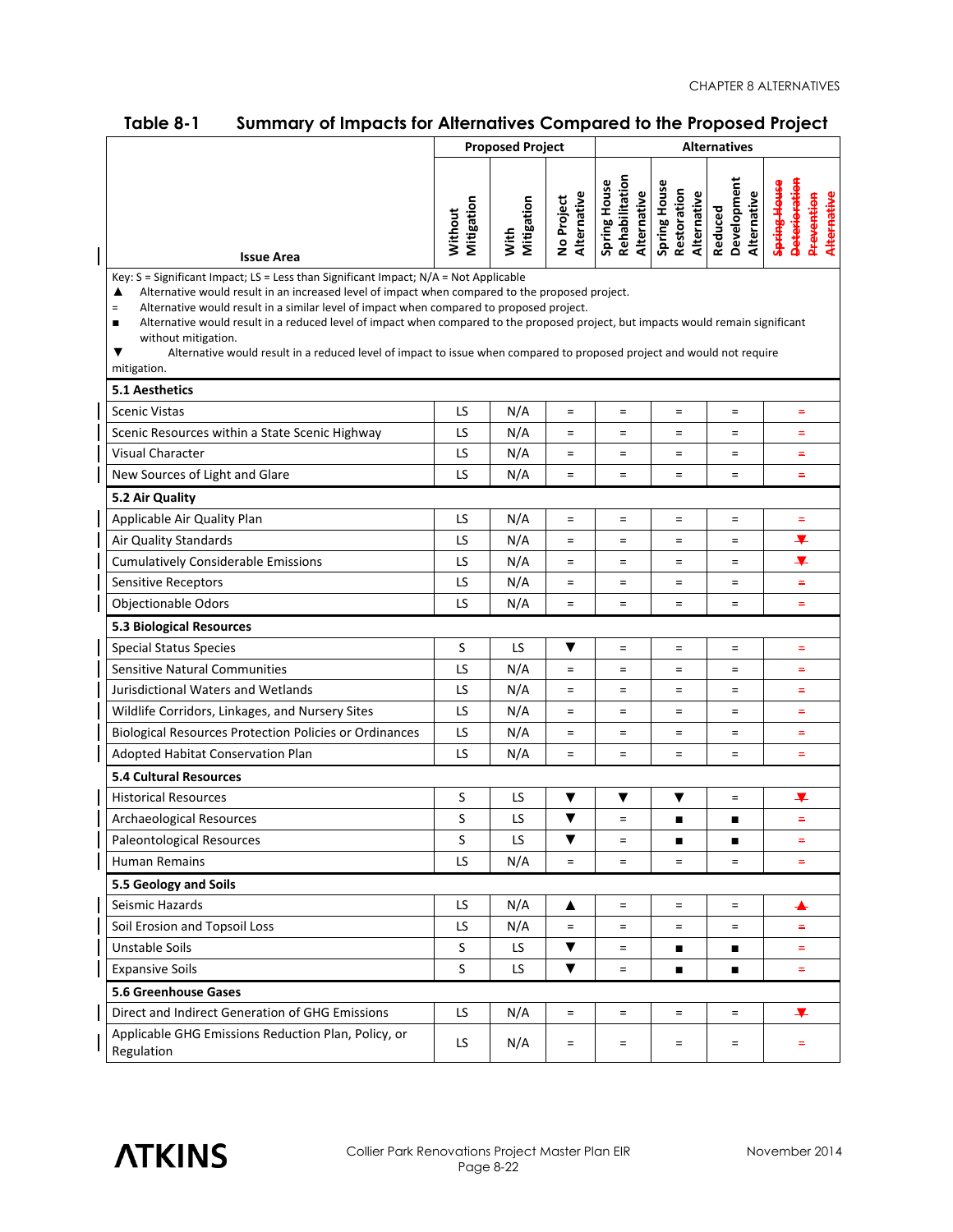#### **Table 8-1 continued**

|                                                                                                                                                                                                                                                                                                                                                                                                                                                                                                                                                                                                                                               | <b>Proposed Project</b> |                    | <b>Alternatives</b>       |                                               |                                            |                                       |                                                                       |
|-----------------------------------------------------------------------------------------------------------------------------------------------------------------------------------------------------------------------------------------------------------------------------------------------------------------------------------------------------------------------------------------------------------------------------------------------------------------------------------------------------------------------------------------------------------------------------------------------------------------------------------------------|-------------------------|--------------------|---------------------------|-----------------------------------------------|--------------------------------------------|---------------------------------------|-----------------------------------------------------------------------|
| <b>Issue Area</b>                                                                                                                                                                                                                                                                                                                                                                                                                                                                                                                                                                                                                             | Mitigation<br>Without   | Mitigation<br>With | Alternative<br>No Project | Rehabilitation<br>Spring House<br>Alternative | Spring House<br>Restoration<br>Alternative | Development<br>Alternative<br>Reduced | s <del>pring House</del><br>Deterioratio<br>Alternative<br>Prevention |
| Key: $S =$ Significant Impact; LS = Less than Significant Impact; $N/A = Not$ Applicable<br>Alternative would result in an increased level of impact when compared to the proposed project.<br>▲<br>Alternative would result in a similar level of impact when compared to proposed project.<br>$\qquad \qquad =$<br>Alternative would result in a reduced level of impact when compared to the proposed project, but impacts would remain significant<br>$\blacksquare$<br>without mitigation.<br>▼<br>Alternative would result in a reduced level of impact to issue when compared to proposed project and would not require<br>mitigation. |                         |                    |                           |                                               |                                            |                                       |                                                                       |
| 5.7 Hazards and Hazardous Materials                                                                                                                                                                                                                                                                                                                                                                                                                                                                                                                                                                                                           |                         |                    |                           |                                               |                                            |                                       |                                                                       |
| Use of Hazardous Materials                                                                                                                                                                                                                                                                                                                                                                                                                                                                                                                                                                                                                    | LS                      | N/A                | $\equiv$                  | $\equiv$                                      | $=$                                        | $=$                                   | ۳                                                                     |
| <b>Hazards to Schools</b>                                                                                                                                                                                                                                                                                                                                                                                                                                                                                                                                                                                                                     | LS                      | N/A                | $\equiv$                  | $=$                                           | $=$                                        | $=$                                   | $=$                                                                   |
| <b>Hazardous Materials Sites</b>                                                                                                                                                                                                                                                                                                                                                                                                                                                                                                                                                                                                              | LS                      | N/A                | $\equiv$                  | $\equiv$                                      | $=$                                        | $=$                                   | $\equiv$                                                              |
| <b>Airports Safety Hazards</b>                                                                                                                                                                                                                                                                                                                                                                                                                                                                                                                                                                                                                | LS                      | N/A                | $\qquad \qquad =$         | $\equiv$                                      | $=$                                        | $=$                                   | $\equiv$                                                              |
| <b>Emergency Response and Evacuation Plans</b>                                                                                                                                                                                                                                                                                                                                                                                                                                                                                                                                                                                                | LS                      | N/A                | $\equiv$                  | $\equiv$                                      | $=$                                        | $\quad =$                             | $=$                                                                   |
| <b>Wildland Fires</b>                                                                                                                                                                                                                                                                                                                                                                                                                                                                                                                                                                                                                         | LS                      | N/A                | $\equiv$                  | $\equiv$                                      | $=$                                        | $=$                                   | $=$                                                                   |
| 5.8 Hydrology and Water Quality                                                                                                                                                                                                                                                                                                                                                                                                                                                                                                                                                                                                               |                         |                    |                           |                                               |                                            |                                       |                                                                       |
| <b>Water Quality Degradation</b>                                                                                                                                                                                                                                                                                                                                                                                                                                                                                                                                                                                                              | LS<br>LS                | N/A                | $\equiv$                  | $\equiv$                                      | $=$                                        | $=$                                   | $\equiv$                                                              |
| <b>Drainage Alterations</b>                                                                                                                                                                                                                                                                                                                                                                                                                                                                                                                                                                                                                   |                         | N/A                | $\equiv$                  | ▲                                             | ▲                                          | $=$                                   | $=$                                                                   |
| <b>Flood Hazards</b>                                                                                                                                                                                                                                                                                                                                                                                                                                                                                                                                                                                                                          | LS                      | N/A                | ▲                         | $\equiv$                                      | $=$                                        | $=$                                   | $=$                                                                   |
| Seiche, Tsunami, and Mudflows                                                                                                                                                                                                                                                                                                                                                                                                                                                                                                                                                                                                                 | LS                      | N/A                | $=$                       | $\equiv$                                      | $=$                                        | $=$                                   | Ξ                                                                     |
| 5.9 Noise                                                                                                                                                                                                                                                                                                                                                                                                                                                                                                                                                                                                                                     |                         |                    |                           |                                               |                                            |                                       |                                                                       |
| <b>Excessive Noise Levels</b>                                                                                                                                                                                                                                                                                                                                                                                                                                                                                                                                                                                                                 | S                       | LS                 | ▼                         | $\equiv$                                      | ▼                                          | ▼                                     | $\equiv$                                                              |
| <b>Excessive Groundborne Vibration</b>                                                                                                                                                                                                                                                                                                                                                                                                                                                                                                                                                                                                        | S                       | LS                 | ▼                         | $\equiv$                                      | $=$                                        | $=$                                   | $\equiv$                                                              |
| Permanent Increase in Ambient Noise                                                                                                                                                                                                                                                                                                                                                                                                                                                                                                                                                                                                           | LS                      | N/A                | $\equiv$                  | $\equiv$                                      | $=$                                        | $=$                                   | $\equiv$                                                              |
| Temporary Increase in Ambient Noise                                                                                                                                                                                                                                                                                                                                                                                                                                                                                                                                                                                                           | LS                      | N/A                | $\equiv$                  | $\equiv$                                      | $=$                                        | $=$                                   | $=$                                                                   |
| <b>Airport Noise</b>                                                                                                                                                                                                                                                                                                                                                                                                                                                                                                                                                                                                                          | LS                      | N/A                | $\equiv$                  | $\equiv$                                      | $=$                                        | $=$                                   | $=$                                                                   |
| 5.10 Transportation/Traffic                                                                                                                                                                                                                                                                                                                                                                                                                                                                                                                                                                                                                   |                         |                    |                           |                                               |                                            |                                       |                                                                       |
| <b>Circulation System Performance</b>                                                                                                                                                                                                                                                                                                                                                                                                                                                                                                                                                                                                         | LS                      | N/A                | $\equiv$                  | $=$                                           | $=$                                        | $=$                                   | $=$                                                                   |
| Hazardous Design Features                                                                                                                                                                                                                                                                                                                                                                                                                                                                                                                                                                                                                     | LS                      | N/A                | $\equiv$                  | $\equiv$                                      | $=$                                        | $=$                                   | $\equiv$                                                              |
| <b>Alternative Transportation Facilities</b>                                                                                                                                                                                                                                                                                                                                                                                                                                                                                                                                                                                                  | LS                      | N/A                | ▲                         | $\equiv$                                      | $=$                                        | $=$                                   | $=$                                                                   |